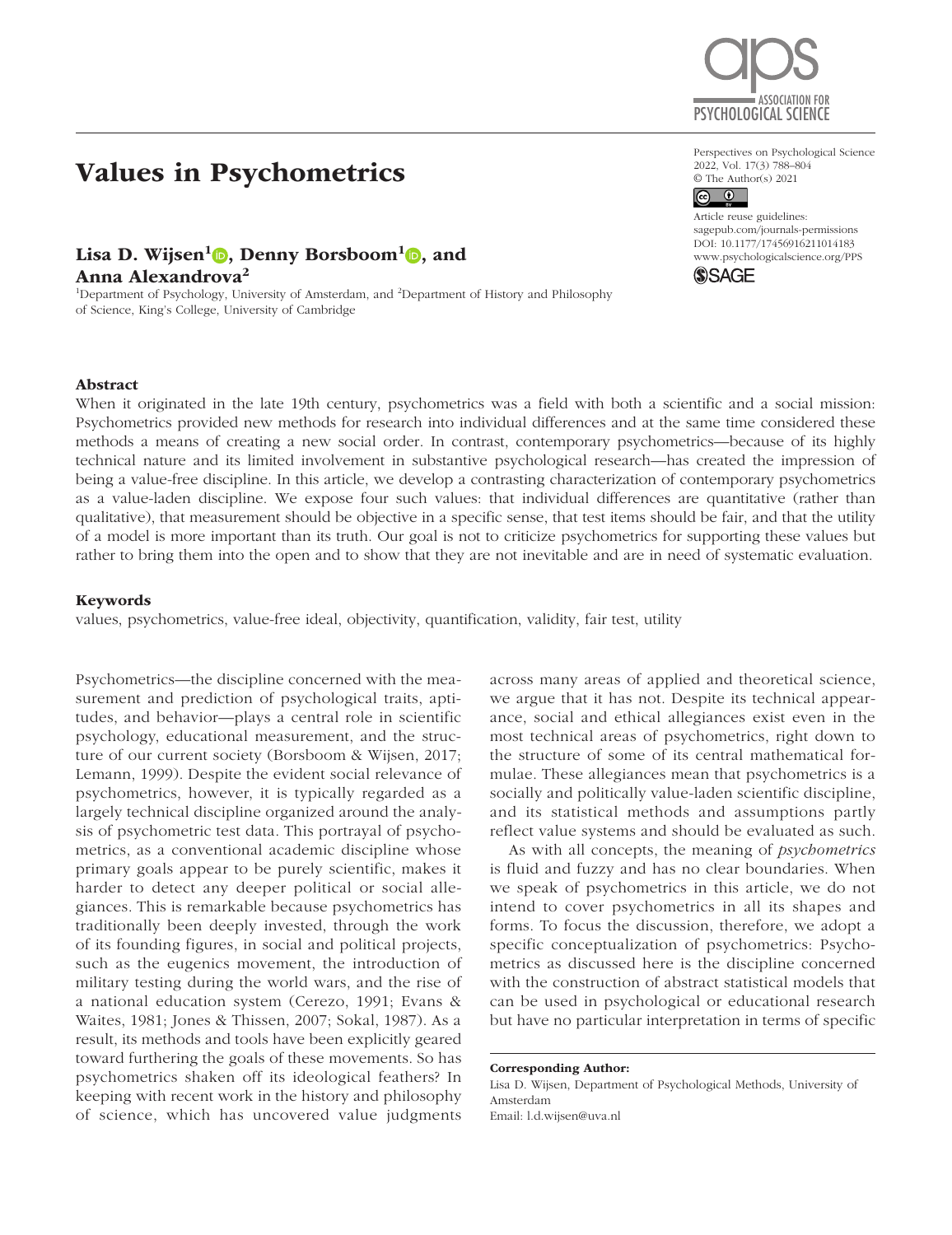psychological attributes (in contrast to, e.g., mathematical psychology, which constructs models for specific psychological systems). Thus, as the terminology is intended in this article, psychometricians tend to work on the technical aspects of psychometric models, as used in item-response theory (IRT) and structural equation modeling (SEM). The Psychometric Society is the institution that best represents this field, and *Psychometrika*, its flagship journal, is the primary vehicle for publishing research on the technical or statistical features of psychometric models. Models in these areas of research typically depict the relationship between a latent variable, which may represent any psychological construct, and the items that this variable purportedly measures. To draw a sharp contrast, psychometrics, as we understand the term here, mostly focuses on developing the technical aspects of these models (e.g., model extensions, methods for parameter estimation, methods for model fit assessment). This work is not to be confused with the application of these models to a construct of interest (e.g., cognitive abilities, personality dimensions, or psychological disorders) and its relation to other psychological or social attributes. For the sake of clarity, we call this subfield "psychometrics" in the remainder of this article, all the while recognizing that not all people who identify themselves as psychometricians may share a focus on this strictly technical  $approach.<sup>1</sup>$ 

What does it mean to say that psychometrics is or is not value-laden? Value judgments in science are typically understood to be those explicit claims or implicit commitments that enable inference and theorizing where empirical or logical constraints do not uniquely compel any answer and where a wider range of considerations get deployed to advance research programs (Longino, 1996). Some value judgments are claims about what inference or theory is most predictive, most explanatory, or empirically adequate; these are known as *epistemic values* because they are values that relate primarily to the pursuit of knowledge. Value judgments about what is considered "good," "right," "just," or "beautiful" are known as *nonepistemic values* (Douglas, 2000, 2009; Rooney, 1992). According to proponents of the value-free ideal, nonepistemic values do not have a place in science because they are not constitutive of knowledge or truth. However, philosophy of science recognizes a variety of ways in which epistemic and nonepistemic value judgments enter both pure and applied scientific research at all stages, from research planning to hypothesis testing (Douglas, 2009; Elliott, 2017). In the current article, we argue that this characterization also holds for psychometrics. Combining these terminological conventions, we speak of psychometrics as value-laden in the sense that the practice of psychometrics, whether theoretical or applied, routinely involves the use of value judgments. More specifically, we use the term "value-laden" to pick out two features: (a) Value judgments have a nonepistemic as well as epistemic character, and (b) value judgments enter into the construction and appraisal of psychometric models and hypotheses, not just prior decisions about what to research or how to apply existing knowledge. Thus, when we speak of psychometrics as having a "valuefree" image, we mean that it denies (or fails to recognize) these two features.

Values in psychological science have been addressed on a number of occasions. For example, some studies have investigated the need for a diversity of political preferences in academic psychology (Duarte et al., 2015; Redding, 2001); other studies have investigated how psychology can become a more socially engaged, or socially conscious, discipline (Gergen, 1973; Nafstad & Blakar, 2012). Several studies have also addressed the role of values in the process of educational measurement and standardized testing. These studies were normative endeavors strongly laden with judgments about what is worthy, proper, or suitable, especially in high-stake situations (e.g., college admissions) or when those qualities themselves are considered especially desirable (Stein, 2014). Moral values are also strongly visible in what we consider "prepsychometrics": the process of deciding which abilities and aptitudes are important and in need of measurement (a process that lies more in the hands of policymakers and applied psychologists than in the hands of psychometricians themselves). Values in the realm of testing, such as the ideas of social justice or equal opportunity, have been discussed by several authors (Gordon & Terrell, 1981; Messick, 1975, 1989). However, the role of value judgments in contemporary psychometrics, and specifically how they are embedded in much of the technical aspects of psychometric research, has not been explored in the literature so far and is our focus in this article.

Our strategy is to distinguish and illustrate four senses of value-ladenness in contemporary psychometrics: the conceptualization of individual differences as quantitative (rather than qualitative), the aim for objectivity in measurement, the aim for fairness in measurement, and the preference for utility above truth. All four might look like scientific commitments rather than value judgments. We argue that, when commitments such as objectivity (i.e., the removal of personal judgment) are endorsed in psychometrics, this is not evidence of value freedom. Instead, these commitments in part embody the endorsement of a specific social value, such as seeking to remove personal judgment as much as possible—from the testing process and to substitute it with a combination of good assessment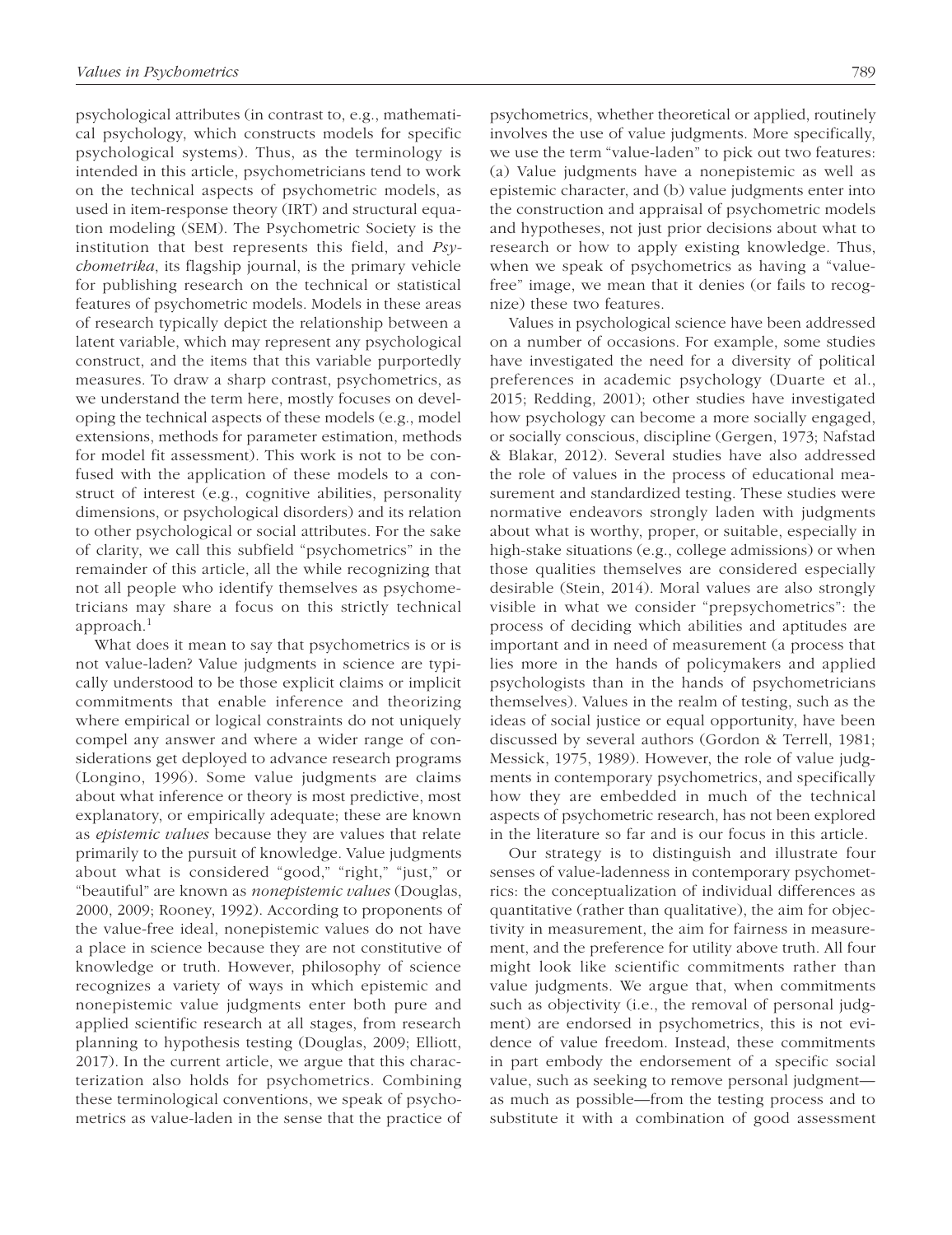procedures and proper data analysis. In doing so, today's methods of modeling are most naturally aligned with the ideal of a meritocratic society in which people's role in society can be assigned on the basis of measurable characteristics pertaining to their abilities. We should thus resist the temptation to view these value judgments as somehow inevitable, inherent, and fundamental, such that psychometrics would not be psychometrics without them. Each of these value judgments is contingent, rather than necessary, and each of them could very well have been different. To illustrate this point, we trace the historical reasons for adopting each of the four and show that there were and still exist precedents for alternative value judgments.

In articulating the ways in which even the most technical work in psychometrics involves value judgments, our goal is not to criticize the discipline or to expose it as somehow biased and failing to live up to the ideals of science. Any inquiry needs to make the sort of foundational bets we attribute to psychometrics, for without them the scientific work cannot get started. However, exactly what commitments a discipline adopts are neither inevitable nor innocent. Making them explicit will hopefully stimulate more discussion on the implementation of moral values in psychometric research and thereby contribute to a more reflective psychometric practice in psychological science and society.

## "Value-Free" State-of-the-Art **Psychometrics**

Before we show how social values permeate psychometric research, we first discuss the methodology we adopt and explain why contemporary psychometrics cultivates a value-free image. A full investigation of values in this field, even when defined in our narrow sense, would require a wide array of evidence (e.g., interviews, survey data, citation analysis). As a starting point for such an investigation, our contribution adopts a methodology common in philosophy of science, in which values of a field are inferred from the commitments implicit in its exemplary projects and theories.<sup>2</sup> This does not mean that individual psychometricians hold these attitudes at a personal level but only that these commitments underlie their theoretical work and without these commitments this work does not make sense. Likewise, when we discuss the value-free image of psychometrics, we mean the shared impression that psychometrics is free of those commitments. There are of course limits to this methodology because it does not pick up on the attitudes of individual psychometricians that cannot be deduced from their publications. We also cannot speak for the entire scope of psychometrics. Nevertheless, because we show that values are already detectable at this very theoretical and technical level of psychometric research, we hypothesize that they will also be more easily detectable at more applied levels.

Exposing the values in psychometrics means putting pressure on its value-free self-conception. There are three observable manifestations of this self-conception. First, psychometric research tends to focus on the technical and statistical features of psychometric models rather than substantive interpretations of these models. The modeling traditions of IRT and SEM are two of its main focus areas, and examples of important projects in contemporary psychometrics include computerized adaptive testing, a form of computer-based testing that adapts the items to the examinee's ability level, often on the basis of IRT principles; Bayesian estimation of psychometric models; methods for model evaluation and comparison; and response-time analysis. *Psychometrika*, psychometrics' flagship journal, is a mainly theoretical and technical journal that emphasizes the statistical aspects of (often highly specialized) methods and models, and articles in *Psychometrika* are known to be fiendishly technical and difficult to understand for researchers who lack advanced statistical or psychometric education. Although there have been efforts to open up *Psychometrika* to a larger, more applied audience (e.g., *Psychometrika* now has an application reviews and case studies section), its coverage has remained largely devoid of psychological content. Articles in *Psychometrika* focus on the technical and statistical aspects of models and research methods rather than specific substantive interpretations. Correspondingly, latent variables, once considered innate "measurable" entities (Spearman, 1904), are now often considered purely statistically (e.g., as random effects or as summaries of the data; Jonas & Markon, 2016), convenient for the process of modeling and estimation but not as a reference to an existing psychological attribute. *Psychometrika* is a journal that contains articles written by specialist authors for specialist readers; although individual authors and editors may labor to make its content accessible to a wider audience, such accessibility is clearly not a core goal of the journal. In contrast, *Psychological Methods*, a journal that publishes a wide variety of article types on quantitative methods in psychology (among which is psychometric methods but not exclusively so), explicitly encourages authors to make their work understandable to applied researchers.

Because of *Psychometrika*'s focus on technical issues, psychologists and other applied researchers may be inclined to leave the highly technical psychometric literature for what it is; in turn, psychometricians may not always be sensitive to the problems of applied research (Sijtsma, 2009; Young, 1996). This reciprocal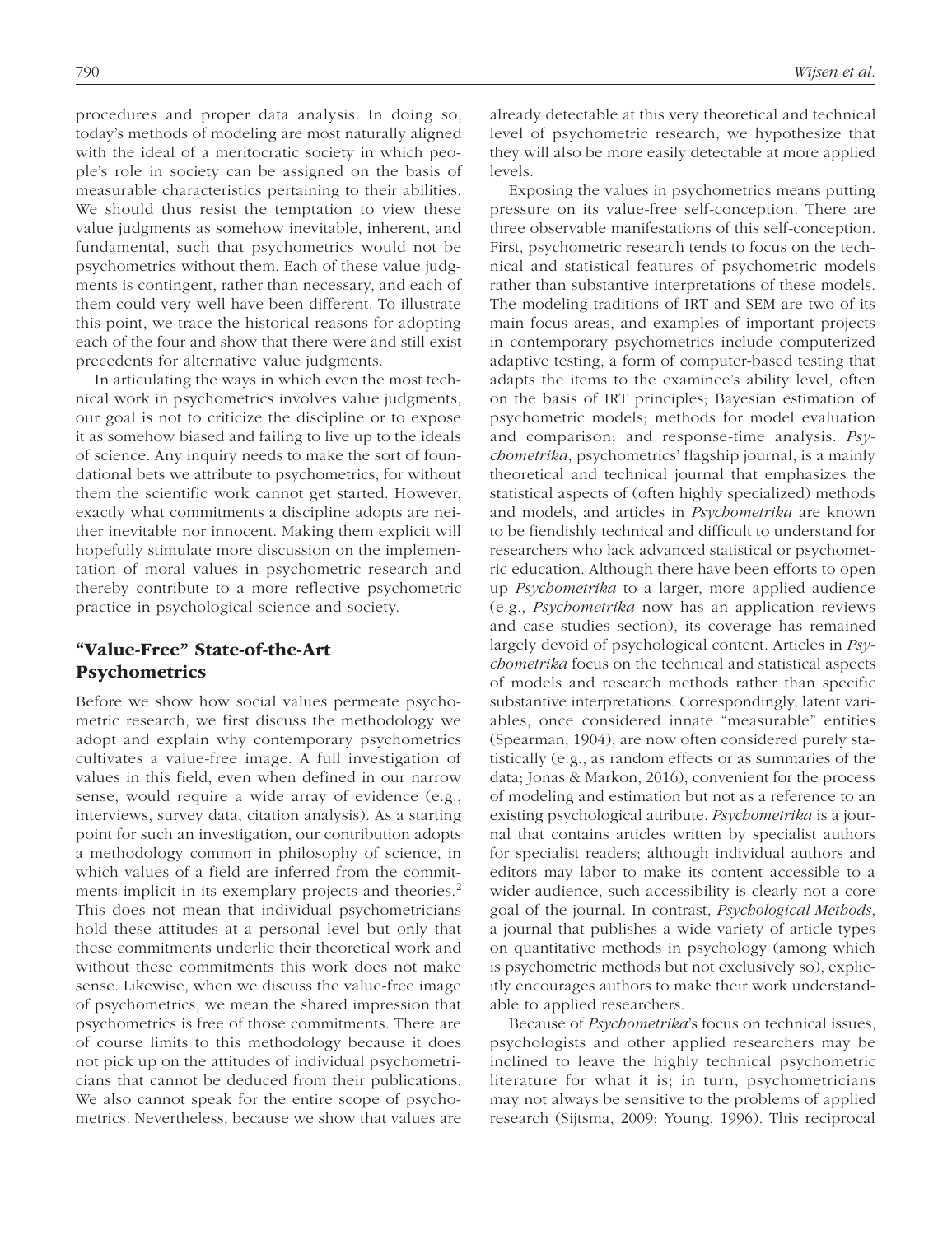lack of involvement with the other party contributes to the status of psychometrics as a field without a very strong connection to substantive psychological research. And being such an abstract and technical field has made the detection of an explicit political agenda (if there is any) in this research difficult. Contemporary psychometric research thus invites the impression of being a field with no apparent social mission and with only technical tools to offer. This impression motivates the idea that contemporary psychometrics is value-free.

A second manifestation of psychometrics' apparent value freedom is shown by the departure of *validity* the core term that connects psychometric models to substantive applications (Borsboom & Markus, 2013; Cronbach & Meehl, 1955; Kane, 2006; Messick, 1989) from the psychometric jargon used in journals such as *Psychometrika*. Validity became a frequently used term in psychometric literature in the 1910s and 1920s (Newton & Shaw, 2014) and was conceptualized by psychometrician Truman Kelley (1927) as "whether a test really measures what it purports to measure" (p. 14). Witnessing the rise of intelligence tests, Kelley found it important to be careful about drawing bold conclusions about a person's attributes and argued that it was first and foremost important to know whether a test indeed measures what it aims to measure before one draws these conclusions. The definition of validity has gone through a number of changes, and several contemporary definitions emphasize that validity is not only a matter of whether a test actually measures the construct of interest (i.e., test validity; Borsboom et al., 2004) but also a matter of whether sufficient evidence supports specific interpretations and uses of a test (Kane, 2001).

Although psychometricians still care about validity in a general sense and would agree that it is of vital importance that measures are thoroughly checked for validity, validity is no longer a common research topic in contemporary psychometrics. For example, between 2000 and 2019, only one original article and one book review in *Psychometrika* were devoted to validity (compared with hundreds in other psychology journals), whereas between 1940 and 1959, more than 15 articles in *Psychometrika* dealt with the topic of validity. So although validity is possibly one of the best known and most exported concepts in psychometrics and still of value to psychometricians themselves, the discussion of what validity entails and how to establish it has largely moved away from psychometrics proper. Instead, this debate takes place in educational and psychological research (e.g., Kane, 2001; Moss, 1995) and philosophy of science (e.g., Alexandrova & Haybron, 2016; Markus & Borsboom, 2013; Stone, 2019). The departure of validity from psychometric discourse could be interpreted as a sign of psychometrics' increasingly instrumentalist approach.

A third aspect of contemporary psychometrics' apparent value freedom resides in the fact that it does not endorse particular uses of testing for social purposes and does not recommend any particular educational or workplace policies. The debate on the role of tests and assessments in society is part of public discourse both in the United States and the Netherlands (two of psychometrics' strongholds) but is mostly led by policymakers and education reformers (not by psychometricians). Psychometricians certainly work for institutions that promote standardized testing, such as the Educational Testing Service (ETS) in the United States or the Centraal Instituut voor Toets Ontwikkeling (CITO) in the Netherlands, but do not often engage in the debate on whether standardized testing is indeed a desirable development (a debate that is now again in full swing with the University of California, Los Angeles—among other schools—having rejecting the SATs as part of the admissions procedure). The lack of participation of psychometricians is to be expected given that historians of the field attribute to it an ideal called "technocratic rationality" (Evans & Waites, 1981). According to Evans and Waites (1981), this ideal commands that any problems be solved within the framework of the technology itself. Seen as technocratic rationality, psychometric research focuses on mostly technical and statistical problems that need to be solved and does not concern itself with long-term goals in terms of desirable social, economic, and political development. A more recent illustration of this idea is an argument by psychometrician Klaas Sijtsma (2006) that psychometrics cannot "replace substantive theorizing about intelligence or personality for designing good measurement instruments; it can only give support" (p. 454). The focus of psychometrics as a discipline is thus in solving the technical parts and with that supporting the psychologists or applied researchers rather than engaging in substantive theory or the social and political interests that follow from their work.

The apparent value freedom of contemporary psychometrics thus follows from psychometrics' highly technical content, its somewhat isolated existence from applied research, and its tendency to operate within the constraints of technocratic rationality. Crucially for our argument the field has not always entertained or cultivated a value-free image. Early psychometricians and founders of the field, such as Francis Galton, Lewis Terman, James McKeen Cattell, and Charles Spearman, often incorporated explicit commitments about how psychometrics could and should be used for certain social or political purposes. For example, following a eugenic ideology that many early psychologists upheld,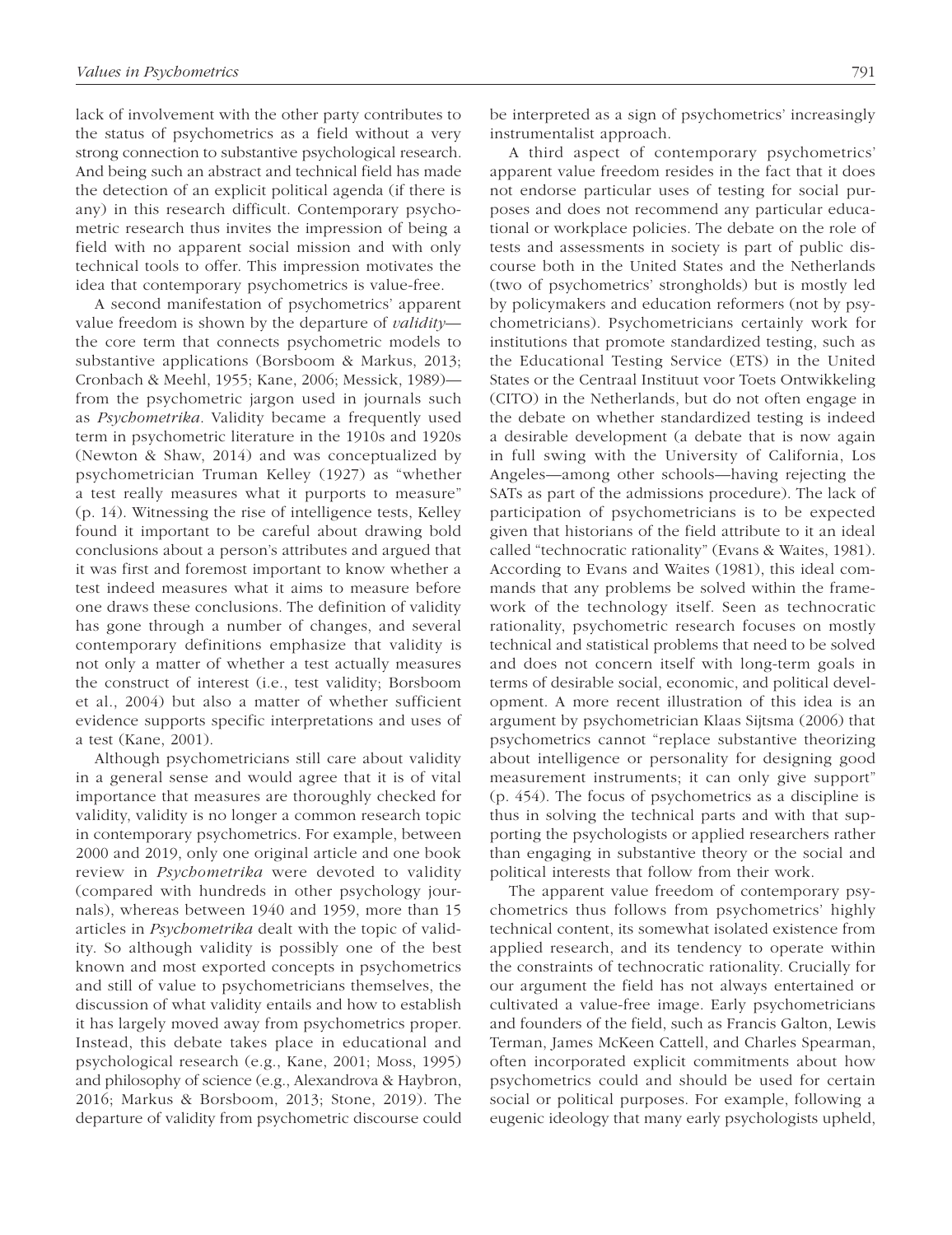psychometric measurement was considered a tool for setting up the "ideal" society, in which intelligence measurement would play an incremental role in setting up a meritocratic hierarchy, eliminating crime, and deciding who was encouraged to procreate and who was discouraged from doing so. The shift that we see here from a psychometrics that is committed to larger political projects to a psychometrics that is a largely technical discipline without such explicit commitments—shows that psychometrics has not always abstained from making value commitments and that the use and interpretation of particular values does not follow naturally from the discipline itself. In this article, we argue, however, that the value-free image of contemporary psychometrics is incorrect and that values are in fact woven into both early and contemporary psychometric research. We show how different values permeate and inform the practice of psychometric research and illustrate how the particular use of values in psychometrics is never an inevitable consequence but a choice of the researchers in a particular discipline.

## Values in Psychometrics

To show that the value-free conception of psychometrics is inaccurate, we discuss four values that permeate psychometric decision-making in different ways: the conceptualization of individual differences as having a quantitative (not qualitative) structure, the aim for objective measurement, the formalization of fairness of items, and the preference of utility above truth. Although we treat these values separately, there are areas of overlap that we highlight as we go through the analysis. Our strategy is first to show that a widely accepted method or a common assumption of psychometrics exhibits one or more of the value judgments above and second, using examples from the history of psychometrics, to emphasize that this particular value judgment is not inevitable and that there exist precedents for alternative values.

## *Individual differences are quantitative, not qualitative*

Psychometrics is traditionally committed to investigating individual differences in a quantitative fashion. Individuals are typically considered to be ordered by their values on a measured attribute, and the differences between them are quantitative—that is, if two individuals differ in intelligence or a scholastic aptitude such as reading ability, one of them is assumed to have more of it than the other rather than having a different *kind* of ability (Michell, 2000). Psychometric models, and especially Rasch models, $3$  clearly reflect this assumption (Bond & Fox, 2015), and this commitment has not significantly changed over time. In fact, for the most part, psychometrics is still dedicated to developing models for quantitative measurement. We argue that the choice for conceptualizing individual differences as quantitative rather than qualitative involves two values: the value that only quantitative knowledge counts as properly scientific and a moral commitment to a specific form of equality (i.e., that differences between human beings are only of degree and not of kind). Let us illustrate each in turn.

The "quantitative imperative" holds that proper science is always quantitative and is often epitomized in this quote from Lord Kelvin:

When you can measure what you are speaking about, and express it in numbers, you know something about it; but when you cannot measure it, when you cannot express it in numbers, your knowledge is of a meagre and unsatisfactory kind. (Thomson, 1889, p. 91)

The quantitative imperative has been argued to have influenced early psychology (Michell, 2003). This is visible in the work of early psychometricians. For example, Francis Galton believed that the only means to a scientific approach to the study of the mind is the measurement of quantitative differences (Galton, 1879). Quantitative research had proven successful in the natural sciences, and psychometricians were confident that it would also become the method for investigating laws of the human mind. McKeen Cattell (1890) expressed this ardent belief:

Psychology cannot attain the certainty and exactness of the physical sciences unless it rests on a foundation of experiments and measurement. A step in this direction could be made by applying a series of mental tests and measurements to a large number of individuals. (p. 373)

The view that a quantitative approach makes research more rigorous and reliable, and thus more scientific, has since been a guiding principle of much psychometric research.4 The journal *Psychometrika* is still "devoted to the development of psychology as a quantitative rational science" (Psychometrika, n.d., para. 1), and most articles in *Psychometrika* concern quantitative and statistical methods. By conceptualizing abilities and aptitudes as quantitative attributes and by developing quantitative methods to analyze and measure these abilities, both early and contemporary psychometricians have aimed at drawing what they saw as uniquely reliable conclusions about individual differences.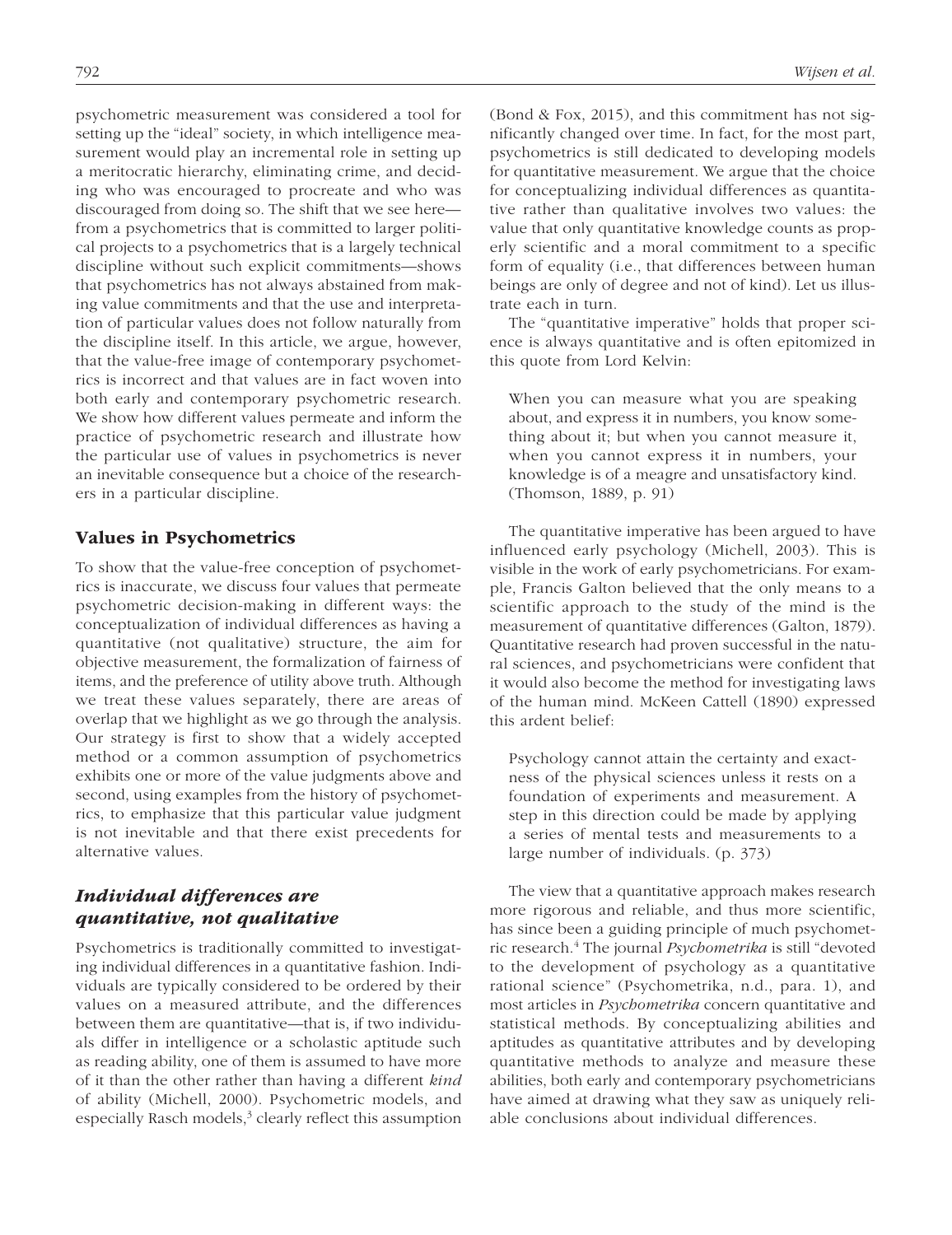It may be tempting to view the quantitative assumption as somehow inevitable and inherent to psychometrics, such that psychometrics would not be itself without it. We resist this temptation. There have been a number of more qualitatively oriented approaches in psychometrics worth mentioning (although these still rely on statistical methods and are not qualitative in the sense of gathering nonnumerical data). One example is Thurstone's theory of primary mental abilities, which assumes that intelligence does not consist of one factor but multiple independent factors (Thurstone, 1938). Although people differ on these factors in terms of degree, there is also qualitative differentiation: Every person has an individual "profile" of levels on the different factors; that is, there is a pattern of scores rather than a single score. A second example is the Aptitude × Treatment interaction that investigates how different methods of instruction interact with student ability and achievement (Cronbach & Webb, 1975); in certain cases, these differences can be qualitative in the sense that the functional form of intervention effects depends on the aptitude (e.g., when a teaching method benefits able students but has adverse effects on less able students). There has also been the occasional psychometric model for qualitative differences that assumes a discrete rather than continuous latent variable (e.g., the latent-class model). A class in such a model accounts for a specific pattern of item responses. These models, however, are not mainstream in psychometrics (only two articles in the 2018 and 2019 issues of *Psychometrika* addressed latent class models, and the assumption that individual differences are quantitative still form the vast majority of *Psychometrika* articles).5 Perhaps unsurprisingly, the latent class model originated in the work of sociologists Lazarsfeld and Henry (1968), not in psychometrics, and Cronbach and Webb (1975) was published in the more theory-oriented *Journal of Educational Psychology*, not in the more technical *Psychometrika*. All in all, it is safe to state that the assumption of quantity has won out in psychometrics, although there have been dissenters.

So far so uncontroversial. Less appreciated is that, in addition to being a commitment about proper scientific method, the commitment to quantity also has a moral dimension—in particular, the commitment to quantification can be seen as a commitment to a form of equality. This moral component becomes clear when we consider there were times when differences between people were characterized qualitatively to indicate inferiority of certain groups. An 18th-century U.S. slave owner would not have agreed with the idea that the difference between him and his slave is a difference in degree. The slave after all was considered a kind of animal, an entirely different species that was inferior to the White man (especially with regard to cognitive abilities). $^6$  Likewise, the Nazis typically held qualitative differences in high regard: They considered Jewish and Roma people to be subhuman (Steizinger, 2018). To say that the difference between people is a matter of degree, rather than of kind, is to negate these absolute differences. In this sense, it codes the idea that, in essence, we are all equal. The sense of equality here is thus the fundamental equality in the kind of creatures we are and hence the endowments we all have, although the levels of these endowments can differ person by person. This may sound ironic because a core goal of psychometric applications is to differentiate people in rankings (one of its core parameters is literally a discrimination parameter that indicates how well particular items perform in this respect), which typically results in *unequal* outcomes for those involved. Moreover, it is very hard to attribute a commitment to equality to the early practitioners of psychometrics who were in search of a superior race and a superior gene pool. This irony notwithstanding, today's psychometricians adhere to a particular type of equality in which (cognitive) differences between people are a matter of a degree, while at the same time rejecting the embarrassing allegiances of their predecessors.

In addition to the moral and the epistemic justifications for quantification, there is also a deeply practical one: Numerical rankings enable psychometricians to give pithy summaries of enormous amounts of data and information about individuals. As we illustrate later, the commitment to being "practical" is another crucial commitment of contemporary psychometrics. Comparing people's abilities on a quantitative scale is highly practical and often more effective than if we had conceptualized differences between people qualitatively. Decisions based on qualitative data are typically hard to trace, not very transparent, and thus do not easily lend themselves to psychometric analysis. This aligns with Porter's well-known argument that quantification "minimizes the need for intimate knowledge and personal trust" (Porter, 1995, p. ix) and aids communication about the objects of this quantification beyond the community itself. We can directly compare students on the measured trait, observe who has a higher level of intelligence or other cognitive skills, and then decide who is accepted into college and who is not.

The commitment to quantity in psychometrics is not one justified to everyone's satisfaction. It has been argued that there is no strong evidence that attributes are in fact quantitative in nature, although psychometricians treat psychological attributes as such (Michell, 1999, 2000, 2008). Michell argued that the stance of the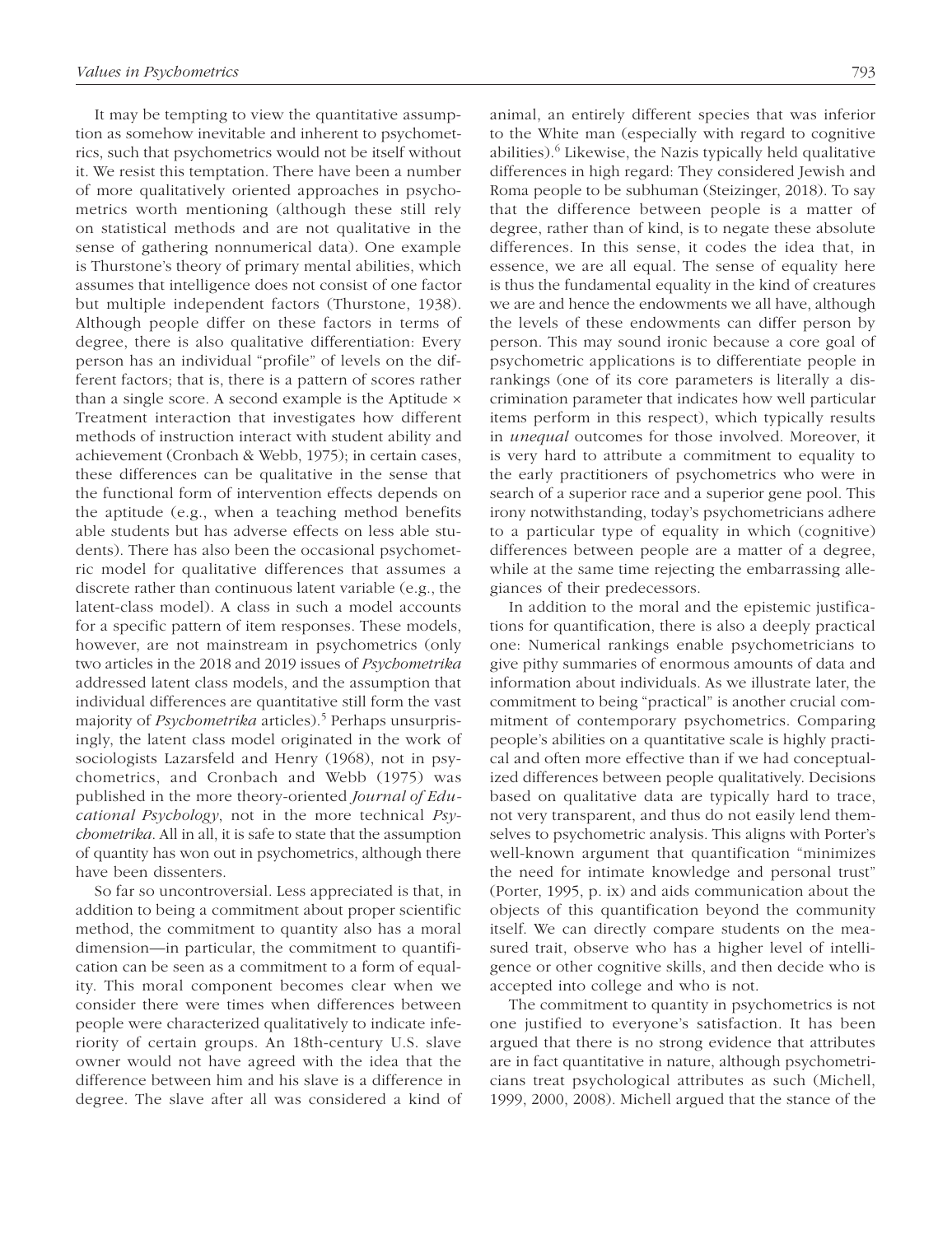psychometrician here is even pathological: Psychometricians ignore the alternative hypothesis that an attribute is not quantitative, which is a sign of bad science. We do not wish to argue here that psychometrics is indeed a pathological science (for a counterargument, see Borsboom & Mellenbergh, 2004), but what this angle does show is that it is not a priori the case that psychological attributes should be treated in a quantitative fashion.

Michell (2019) elaborated on the interesting case of philosopher R. G. Collingwood, who was a strong opponent of the dominant quantitative stance in psychophysics and psychometrics. Collingwood argued that a psychological attribute such as heat sensations can be seen as a combination of degree and kind as heat experience varies "from a faint warmth through a decided warmth it passes to a definite heat, first pleasant, then dully painful; the heat at one degree soothes me, at another excites me, at another torments me" (Collingwood, 1933, p. 72). Whereas the heat increases by degree (Collingwood did not deny that many attributes in physics differ quantitatively), our heat sensations differ in kind (our experience is not only that the temperature rises but also that it goes from a pleasant sensation to an uncomfortable and then highly painful sensation). Our point here is not to argue that Collingwood was right and that psychometricians were wrong. From a psychometrician's point of view, there are certainly several possible reasons why a qualitative conceptualization would be morally, scientifically, and practically undesirable. For example, how would one build a fair and reliable measurement procedure if one can no longer compare people on a single scale? However, Collingwood's example here shows that, regardless of these objections, the quantification of psychological attributes does not follow naturally from some objective reality psychometricians aim to describe but also that there is an alternative history of psychology and psychometrics imaginable with a weaker (or perhaps even lack of) emphasis on individual differences as quantitative differences.

In sum, the quantification of individual differences has both a moral and an epistemic component: The moral component is the idea of equality of standards, and the epistemic component is the centrality of quantification to rigorous science. The strong adherence to quantification in psychometrics also enables the psychometrician to claim a very specific ideal of objectivity, to which we turn now.

## *Objectivity*

Objectivity is perhaps the quintessential epistemic value in all sciences, whether natural or social. Work in the

history and philosophy of science shows that objectivity has several meanings, and which of these meanings is prized is highly contingent on the history and the context (Daston & Galison, 2007; Douglas, 2004). Objectivity can mean being true to nature from God's point of view, restricting the personal preferences or desires of the inquirer, or simply following transparent and mechanical procedures (e.g., the open-science movement; Nosek et al., 2015). There is no one true definition, and exactly which of the many definitions a discipline settles on can reveal a great deal about its identity. Psychometrics is no exception, and the definition of objectivity it adopts is motivated by considerations that are very specific to psychometrics: This field places a huge premium on avoiding the risk that a personal judgment taints the measurement and testing process (i.e., how performance is mapped to a dimension).7 The personal judgments by individuals can be informed by factors that have little to do with an examinee's ability, such as the examinee's gender, religion, or social class, or simply by a general dislike for the examinee. Psychometricians reject all evaluations in which teachers exclusively rely on their own judgment rather than on objective sources such as test scores. To ensure objectivity in this sense psychometricians develop assessment procedures that control for possible biases.

The importance of objectivity in the history of psychometrics can be seen in the work of Spearman, whose mission was to contribute to "psychology of a more exact character," in which abilities can be "definitely measured and permanently recorded" rather than being estimated by "hearsay, causal experience, and remote reminiscence" (Spearman, 1914, p. 25). Spearman was a member of the Eugenic Society and considered general intelligence to be the basis of social institutions (Spearman, 1914, 1927). Spearman was the first to use the quantitative Galtonian and Pearsonian techniques, such as correlation and regression, for modeling intelligence. In his 1904 article, appropriately called "'General Intelligence,' Objectively Determined and Measured," Spearman formalized the relationship between general intelligence (*g*) and the test items that are supposed to measure this attribute in his commonfactor model. Spearman thus had a strong scientific curiosity to uncover the structure of the mind through the use of objective, statistical methods that did not rely on human judgment, and his common-factor model was a good match with the politics of eugenics: Spearman considered general intelligence to be a hereditary quality that resided in the brain (although he was unsure where exactly), and the common-factor model could contribute to measuring people's intelligence in an objective fashion and to shaping a society that was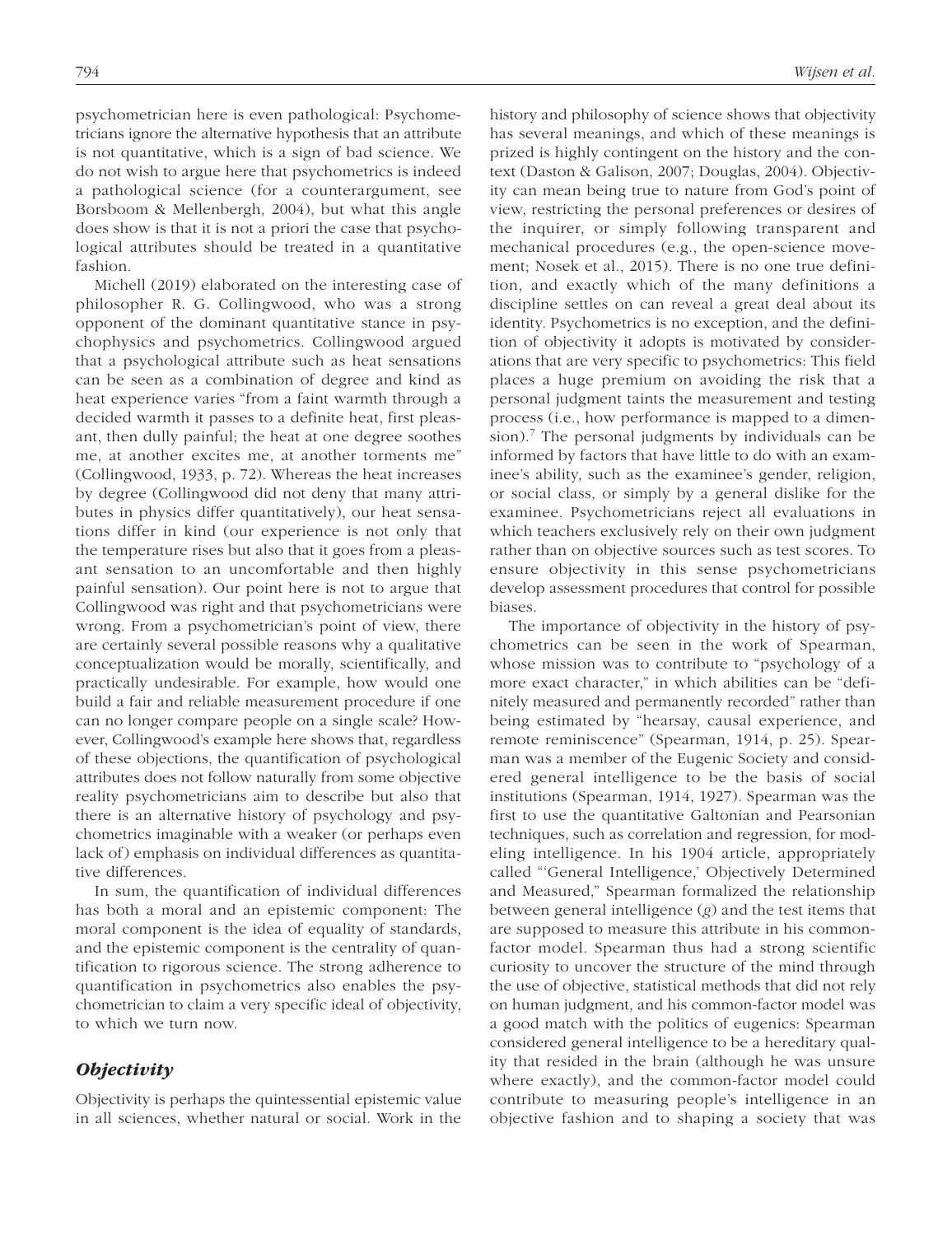ordered on the basis of this quality. In the words of Spearman himself:

Thus, it is to be hoped, we shall eventually reach our pedagogical conclusions, not by easy subjective theories, nor by the insignificant range of personal experiences, nor yet by some catchpenny exceptional cases, but rather by an adequately representative array of established facts. (p. 277)

The importance of objectivity for Spearman—making judgments about people's level of skills on the basis of evidence rather than our faulty subjective reasoning has since remained an important aspect of psychometric research and has received further scrutiny. In contemporary psychometrics, however, objectivity has received a more specific definition. According to Rasch modelers, for instance, the concept of objectivity is operationalized in terms of the interchangeability of sources of evidence because it holds that judgments about a person's ability, and decisions based on these judgments, should be invariant under a particular change of perspective; namely, they should not depend on which items or raters are used to base the decision on. The requirement that conclusions should be invariant under exchanging observers, raters, interviewers, or items is made explicit in several formal definitions of psychometric models. For example, in the basic unidimensional latent-variable model (Mellenbergh, 1994), it does not matter (except for measurement error) which particular items are used to arrive at conclusions regarding the ordering of individuals (Grayson, 1988). Perhaps the best known instance of this property is Rasch's concept of "specific objectivity" (Rasch, 1967, 1968, 1977): the requirement that the comparison of persons should not depend on which items are chosen and vice versa (see also Fischer, 1987). Likewise, Junker and Ellis (1997) conceptualized the idea of the "exchangeability" of psychometric items. Along similar lines, decisions should not depend on any particular person (i.e., a *rater*, in psychometric jargon; Cronbach et al., 1972). Objectivity in psychometrics thus means the removal, as far as possible, of any leeway and any freedom from the users and the administrators of a test, as well as the notion of specific objectivity or measurement invariance, in which the estimation of a person's ability "must not depend on the items nor on the distribution and sampling of persons" (Kreiner, 2007, p. 281).

Because objectivity is often defined as the elimination of personal bias, it is tempting to see it solely as an epistemic value. However, it is also a nonepistemic value because objectivity in psychometrics takes away the power of judgment from individuals so that the power of judgment comes to rely on facts about a

person's ability rather than human judgment. Objectivity in psychometrics is thus a statement on where judgment *ought to* lie: with science. As a consequence, when a psychological construct becomes objectified it falls within the reach and under the technical control of psychometrics. It becomes an object at the psychometrician's disposal. The objectivity-of-intelligence measurement opened the door to using it for a certain purpose, and in Spearmanian times, this meant creating a society in which people with high intelligence were encouraged to have offspring and discouraging others to do so. Although eugenic ideology no longer has a common place in our politics, a meritocratic ideology certainly thrives in the United States and most of the Western world, and we widely use cognitive and intelligence tests to facilitate this ideology. Psychometrics as a discipline relies for its prestige and standing on being part of these practices. In this sense, although objectivity denotes a departure from values, it enables psychometrics to participate in projects of moral and political valence. The story is structurally similar for fairness, to which we move to now.

## *Fairness*

Both values discussed above, the aim for objective and quantitative measurements, can be interpreted in terms of specific kinds of fairness. Not only should measurement take place in an objective fashion to avoid any value judgments from people involved, but also, ultimately, the most qualified people should be awarded the highest test scores and be granted whatever was at stake (e.g., the job position or enrollment at a university). However, in the second half of the 20th century, there was a growing awareness that people with the highest ability do not automatically gain the highest test score and that measurement instruments could in fact generate biases, even if the same items were used for all individuals.

In the first half of the 20th century, standardized testing was a means to support the eugenic beliefs of the time. The on-average lower test scores of minorities such as immigrants and African Americans were attributed to their inferiority to Whites and were considered "proof" of their lower potential and worth. Sources that could possibly explain these differences in test scores (such as lack of schooling or financial resources of specific groups or items that discriminate between groups) were largely ignored. In the second half of the 20th century, awareness of unfairness in standardized tests increased. One of the key moments was the *Larry P. v. Riles* (1979) case, in which a U.S. district court decided that standardized IQ tests were racially biased against African American children, who were, because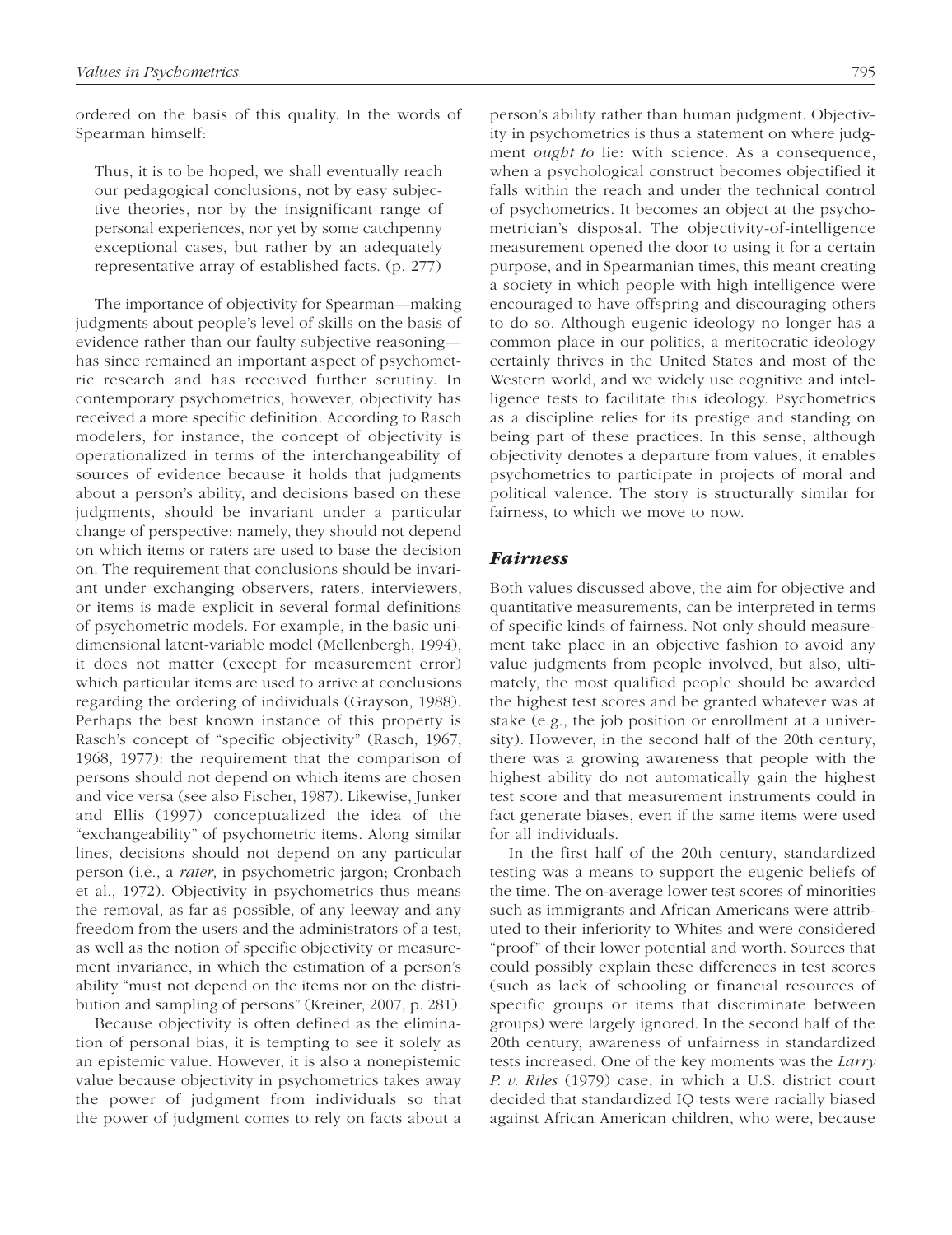of their lower scores, placed in inferior education settings that in turn only increased their isolation from a suitable high-quality learning environment. This and other rulings resulted in a complete ban against administering IQ tests to African American children for any special-education purpose (Frisby & Henry, 2016). *Larry P. v. Riles* and other lawsuits have contributed to the awareness among psychometricians that tests, and even items, can discriminate against specific groups (e.g., gender, cultural, or minority groups). Test or item bias became an important topic in psychometric research from the 1970s onward.

In psychometrics, an item is considered biased when respondents from different groups but with the same ability show different probabilities for answering an item correctly (Mellenbergh, 1989). The statistical concept developed to identify biased items, differentialitem functioning (DIF), signals that the relevant item does not behave the same in different groups. When one or more items is affected by DIF and leads to adverse consequences for a specific group, DIF implies item bias. In the case of item bias, measurement is confounded by other (irrelevant) variables and thus cannot be considered completely objective in the psychometric sense (Kreiner, 2007). Psychometricians have developed various methods for identifying DIF (e.g., Holland & Wainer, 1993) and have written software packages so researchers could test for its presence (e.g., Shealy et al., 1991). Bias as conceptualized in psychometrics thus involves a restricted sense of fairness that pertains only to the fairness of specific items or tests and not to a wider social or political fairness (for a radically different conception of fairness, see, e.g., Broome, 1990).

In SEM, an important element in reaching fair decisions was formalized as *measurement invariance* (Meredith, 1993), which means that, across groups, the instrument relates to the latent variable in the same way. In other words, the same measurement model holds in different groups. Whereas DIF is usually itemspecific (although there are instances in which groups of items rather than just one item are considered), measurement invariance denotes the complete absence of DIF in an entire test. Another example of fairness in psychometrics is test equating,<sup>8</sup> which is another main tradition in psychometric research. Some tests are administered repeatedly (such as the SAT), and test scores of these tests should be comparable across versions. As with DIF and measurement invariance, psychometricians would argue that test equating should be evaluated by using statistical methods. Although testing agencies such as the ETS also use a variety of nonpsychometric methods when evaluating the fairness of a test, such as engaging external reviewers to help

evaluate which items are unfair to marginalized groups, the methods mentioned above are central in evaluating the fairness of a test. Commentators on psychometrics have widely recognized these (and other) conceptualizations of fairness in testing practice (Dorans & Cook, 2016).

Although psychometricians have become more conscious of the possible unfairness in testing as illustrated by the many examples of tools to investigate fairness of tests, this has not led to a rejection of testing as such. Actually, the opposite is the case: Standardized testing, now including methods for calculating some statistic that detects possibly biased items, is still considered one of psychometrics' main contributions to society (Wijsen, 2021). A society that is not aware of the problems of fairness in testing, or worse, a society that does not endorse testing at all, is not aware of the danger of its alternatives. After all, standardized testing excludes several sources of potential bias that would naturally enter our judgment, and it is likely that standardized testing has provided many people with opportunities that they otherwise would not have had.<sup>9</sup>

As explained above, psychometrics provides a definition of fairness that is based solely on the relationship between a test instrument and people's abilities, which can certainly be seen as an emancipatory development: What matters is a person's level of ability, not other irrelevant factors. This definition aligns well with our meritocratic society, in which we select people according to merit rather than to their financial situation, family reputation, religion, or other variables that should not influence selection criteria. However, the measurementinvariance definition as discussed above is not the only definition of fairness that is available in the literature and that has been put to use.

A second definition formulated by Cleary (1968) is that a test is unbiased if the regression of some criterion on the test scores is equal for different groups. For example, if the criterion of interest is success in the first year of college, and the predictors are the scores on an intelligence test, a fair test would find similar regression equations in different groups (e.g., men and women). According to this definition, it is not necessary that the same measurement model holds in different groups (which is necessary for the measurement-invariance definition of fairness). In fact, the measurement-invariance definition is inconsistent with the prediction-invariance definition: When the same measurement model holds in different groups (measurement invariance), the regression lines of the criterion regressed on test scores of these different groups will not generally be the same (Millsap, 1997, 2007). In accordance, as a rule, the quality of selection in terms of sensitivity and specificity cannot hold under measurement invariance if the latent-variable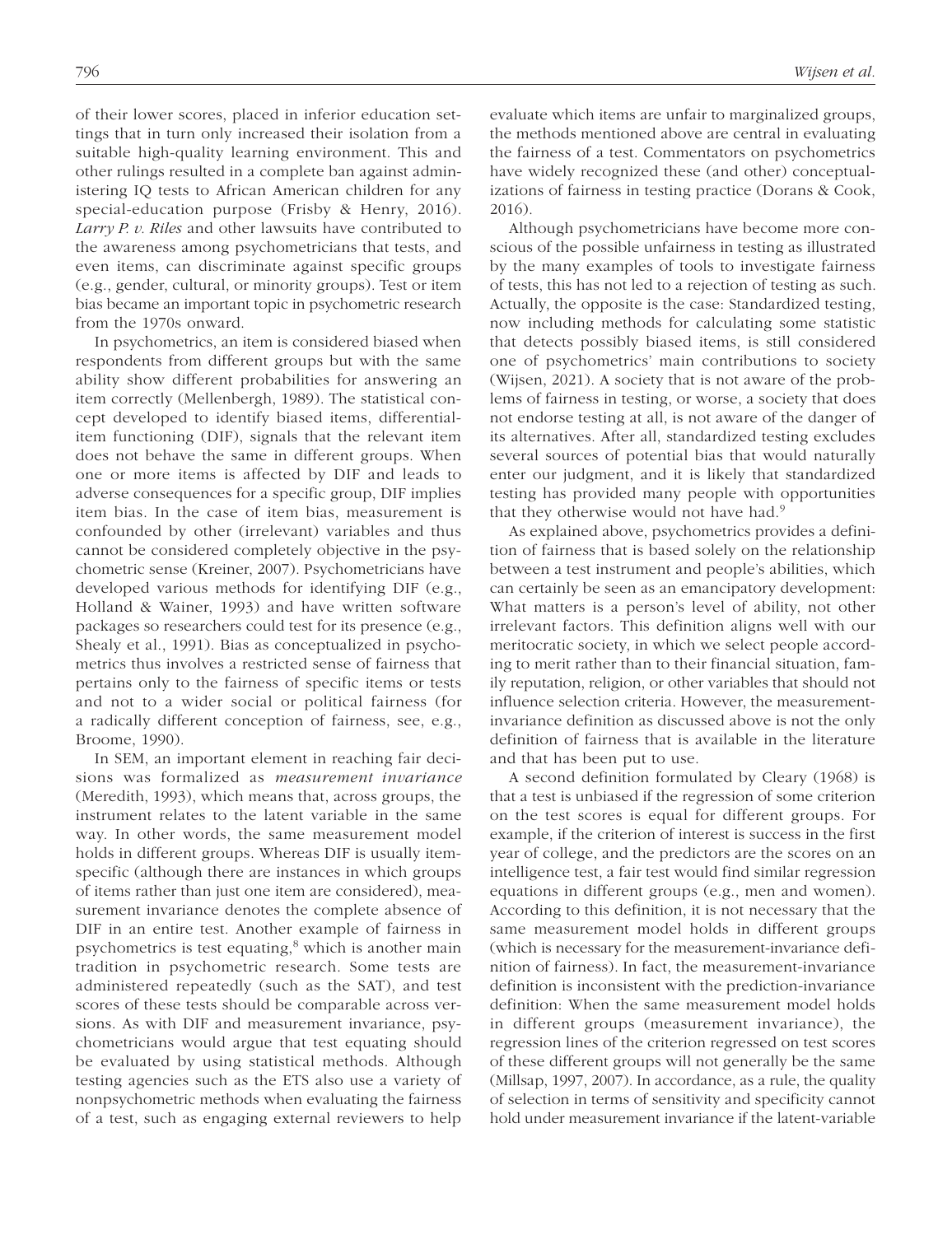distributions differ across groups (Borsboom et al., 2008; Heesen & Romeijn, 2019). A third alternative for a definition of fairness would be that a test is unbiased when a selected group entails an equal (or representative) distribution of members from different groups. For example, when selecting first-year students for college entry, it could be decided beforehand that, when conditionalized on ability, there should be an equal number of men and women and a representative number of people from different ethnic backgrounds among the selected students. A test is then defined as unbiased when the criteria decided on beforehand hold.

There are conceivably several arguments for or against each of these definitions (Borsboom et al., 2008). Fairness defined in the sense of equal distribution of different groups is radically different from the way measurement-invariance fairness is defined: It accounts for the fact that some groups have fewer opportunities than other groups, and ability is not the only factor that determines whether someone is admitted. One cannot decide between these options on technical criteria alone, and whichever definition of fairness in psychometrics one upholds likely involves a moral evaluation of how measurement and selection should take place. This is undoubtedly a value judgment and one that is intimately connected to the practical role of psychometric research, to which we now turn.

## *Utility above truth*

The final value judgment on which modern psychometrics depends is the primacy of practical utility of its models over their theoretical virtues. This commitment also has a history showing that it is not inevitable or uncontroversial that psychometrics should prize utility above truth.

In addition to a genuine scientific interest in developing methods for the measurement of psychological attributes, many early psychologists and psychometricians also saw that psychometrics could potentially serve a social purpose. Psychometric instruments could in fact help arrange a new social order in society—an order with genetic merit. These beliefs were inspired by eugenic ideology, which was founded by one of psychometrics' forebears, Francis Galton. According to eugenic ideology, a population could and should be improved by encouraging people with desirable traits to procreate and discouraging people with less desirable traits to do so.10 According to several educational psychologists, such as Henry Goddard and Lewis Terman, standardized testing could be considered a tool that identifies individuals with a higher eugenic worth (Stoskopf, 2002). The large-scale testing of immigrants at Ellis Island and military testing during World War I are both famous examples of how standardized testing was used to identify people with higher or lower eugenic worth. Shortly after the war, mental testing entered the educational system and was used to evaluate the abilities of millions of schoolchildren. According to Terman, who introduced the first intelligence test for American children in 1916 (the Stanford-Binet Intelligence Scales, a revision of the original French Binet-Simon scale) and devised several other measurement instruments over the years, mental testing served the American meritocratic democratic ideal. He argued that "the time has come when [intelligence testing's] wider use for more general purposes should be encouraged" (Terman, 1916, p. xi). Intelligence testing should thus not remain only a scientific endeavor but one that could serve an important purpose in society as well.

The utility of psychometric tools was defined from this perspective as ensuring the welfare of American society, namely the education of people with high innate ability as picked out by mental tests (Minton, 1987). Moreover, tests were expected to "bring tens of thousands of these high-grade defectives under the surveillance and protection of society" (Terman, 1916, p. 7) so that crime and poverty could be eliminated. Psychologists and educational reformers considered mental testing the most effective method of reaching a meritocratic social order, both in the sphere of education by measuring intelligence of both the intellectually disabled and intellectually gifted and in the sphere of criminology to identify people who were weak-minded and more prone to engage in criminal activities. In the words of Minton (1987), "'prediction and control,' 'human engineering' and 'social efficiency' were the catchphrases for postwar American psychology" (p. 106). The eugenic ideology of Terman, Yerkes, and Goddard—shared by many psychologists and educational reformers at the time—inspired a significant reform in education in which standardized tests became the new normal.

From the very early onset of psychometrics, psychometrics was thus considered a practical tool that could be used for specific social or political purposes, and this utilitarian aspect of psychometrics (although no longer inspired by eugenic ideology) has not changed much. Contemporary psychometricians still greatly value research material that finds its place in one or more applications. In fact, the possibility of applying psychometric research is sometimes perceived as more valuable than uncovering fundamental knowledge and building theory that perhaps has no immediate connection to such applications (Borsboom, 2006; Sijtsma, 2006). Rather than trying to explain human behavior, much contemporary psychometric research answers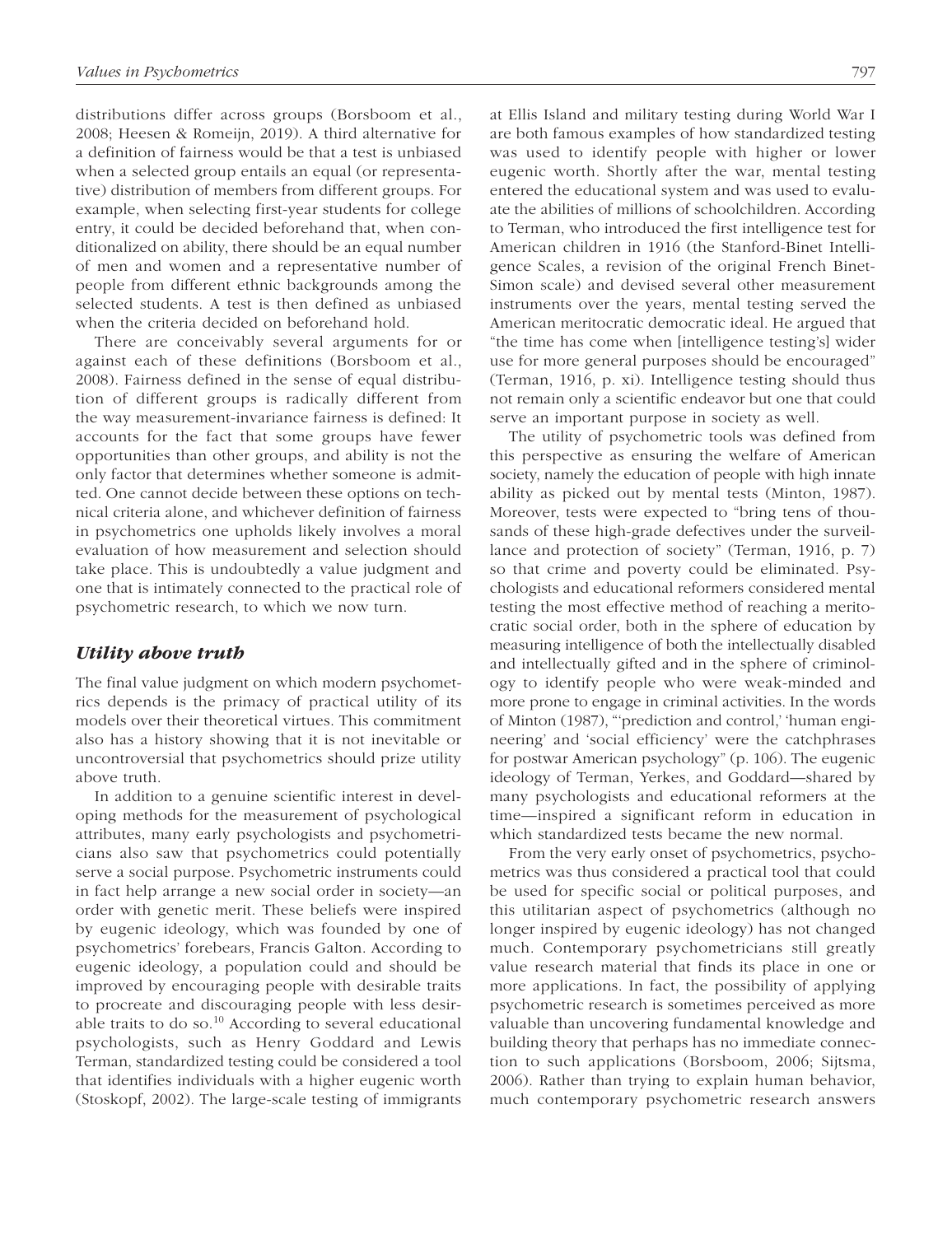very practical questions. Is this test fair with respect to test takers from different cultural backgrounds? What is the best method for estimating a person's ability? How do we control for a set of confounds? How can we compare the abilities of schoolchildren from different countries? Exceptions aside (e.g., explanatory itemresponse theory; De Boeck & Wilson, 2004), most psychometric models usually do not aim at explanation. Psychometrics is thus relatively practical with regard to the question it answers and does not often seek a fundamental understanding of a mechanism. Knowledge for the sake of knowledge, or truth for the sake of truth, a value in many of the sciences, has gained little territory in contemporary psychometrics. It is important to note here that when we speak of utility above truth, it does not mean that psychometric research cannot indirectly contribute to psychological theory. Through psychometric models, psychologists can, for instance, formalize theories that explain human behavior, and a psychometrician might support the psychologist in that process, but for psychometric research itself, utility is more of a priority than truth.

To illustrate the utility value in psychometrics, we can draw a comparison between psychometrics and an engineering approach (Thissen, 2001; Wilson & Gochyyev, 2013)—a comparison that has also been suggested for the field of economics (Roth, 2002). Wilson and Gochyyev (2013) argued that, like engineering, psychometrics builds or constructs objects (the measures) and then develops models to analyze these measures, which psychometricians call "reverse engineering." Psychometrics can thus be considered "a practical and engineering activity rather than as a basic science" (p. 3), in which basic science denotes seeking (fundamental) knowledge and understanding of mechanisms. Like engineering, one of the ultimate goals in psychometrics is that the research is used for building useful structures, such as new testing procedures, more advanced methods for data analysis in psychological science, or user-friendly software packages. And like engineering, these structures are considered more valuable than gaining fundamental knowledge of human psychology that has no direct link to practical output. The latter would be, in the case of engineering, the territory of the (theoretical) physicists, or in the case of psychometrics, the territory of the psychologists. This is not to say that there is no foundational research in psychometrics or that psychometrics does not indirectly contribute to foundational psychological knowledge. *Psychometrika* especially publishes many articles on foundational problems in psychological measurement, and the tools that psychometricians build can certainly be deployed to gain (psychological) knowledge. However, most foundational psychometric research is foundational in a statistical or mathematical sense rather than a psychological sense, and the way in which psychometrics contributes to psychological knowledge is often indirect: Psychometric models may be used for a variety of substantive issues but are not directly theoretically informed.

In addition to emphasizing building new structures that add on to the already elaborate testing technology, psychometricians have also become more focused on prediction and data analysis than on actual measurement. As mentioned previously, psychometricians themselves do not necessarily believe in the existence of psychological attributes or in the direct connection between reality and psychometric models (i.e., psychometricians do not often expect that psychometric models can or should be interpreted realistically). To illustrate this point, Sijtsma (2006) characterized latent variables as "summaries of the data, nothing more" (p. 452), and De Boeck (2008) considered them in a statistical fashion (i.e., as random effects). In other words, psychometricians often consider latent variables as properties of the data rather than being real entities. Although psychometricians might refrain from a realist interpretation, they consider psychometric models to be useful for the analysis of all sorts of behavioral data, which are increasing in number and volume. So rather than being restricted to measurement as it was originally intended, many psychometric models can be used for a wide array of data-analytic purposes. Because data analysis and prediction often have a practical motivation (e.g., data reduction or data visualization), the emphasis on data analysis and prediction in psychometrics aligns with the value of utility above truth.

The value of utility over truth is one of the factors that separate psychometrics from mathematical psychology, a different quantitative research area in psychology that was once affiliated with psychometrics but that has from the 1960s onward developed independently (Van Zandt & Townsend, 2012). Both mathematical psychology and psychometrics heavily rely on mathematics and are based on models, but the use and interpretation of the models differ strongly. Models in mathematical psychology try to uncover laws or mechanisms that describe human behavior, mostly in the areas of perceptive and cognitive processes (Batchelder, 2010). So rather than a focus on individual differences and measurement, mathematical psychology aims at developing formal psychological theory about cognitive processes. The concept of truth is therefore more a priority for mathematical psychology than it is for psychometrics. An important nuance here is that mathematical psychology possibly also adheres to Gigerenzer's (1991) tools-to-theory heuristics, which specify that many cognitive theories are inspired by the tools that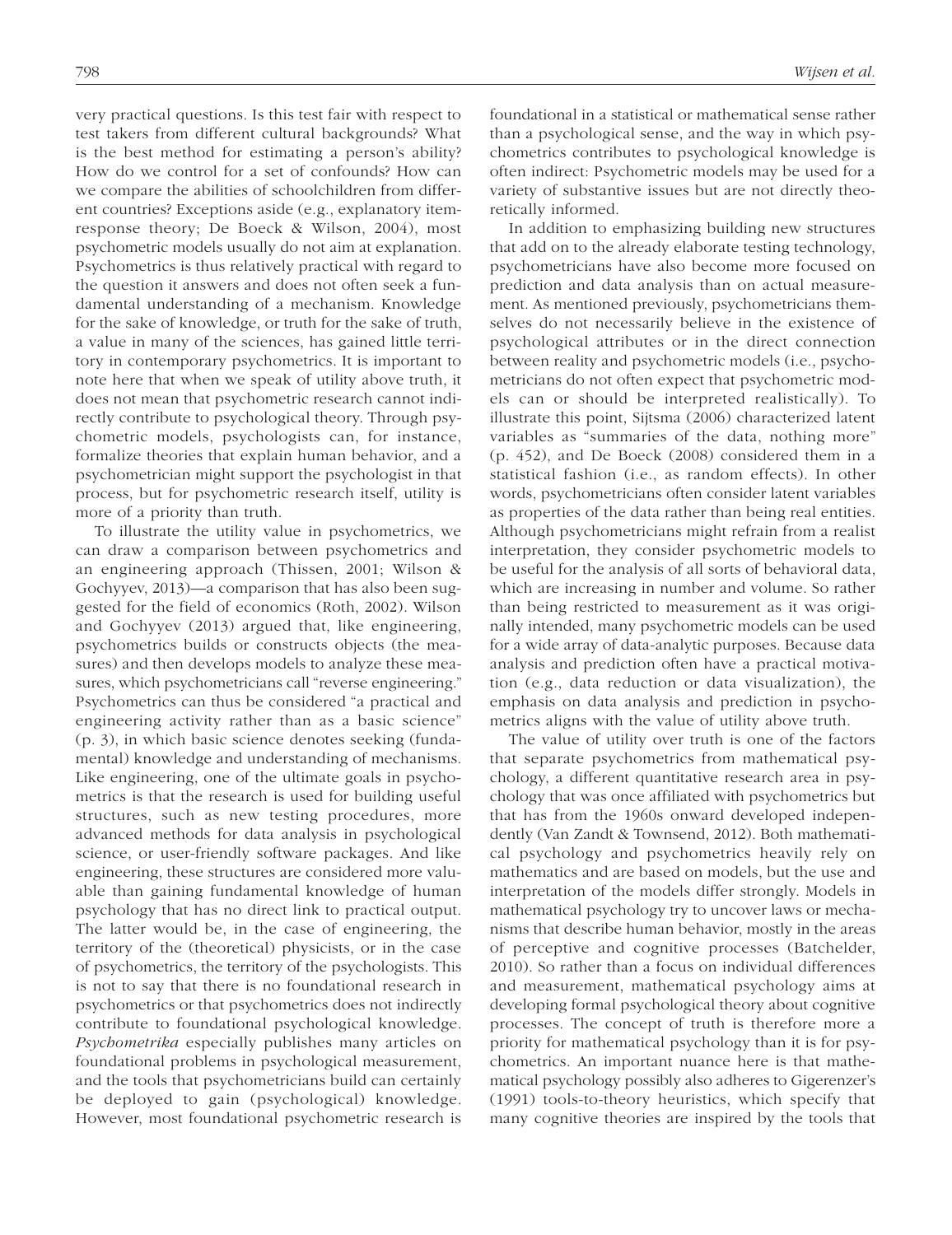scientists use in the process of doing research, such as statistics or computers. From that perspective, it could be said that theories developed in mathematical psychology are not only driven by truth but also depend on practical, or utilitarian, aspects and are in fact also a case of reverse engineering. However, whereas mathematical psychologists aim for formal theories that describe specific cognitive processes, psychometric models often have a more data-analytic purpose and are easily transferable to all sorts of substantive or practical matters in (and even outside of) psychological research. The notion of truth is therefore not as leading in psychometrics as it is in mathematical psychology, whereas the instrumentalist view—the goodness of a model is not in its ability to reflect reality but rather in its usefulness for various applications—corresponds more closely with modeling in psychometrics.

Psychometrics has been used throughout its history to solve practical or social problems. Although the nature of these problems has certainly changed (e.g., psychometric instruments are no longer used to select people with higher eugenic value), psychometrics is still used for a broad range of selection and diagnostic purposes. The difference in the moral code between early and contemporary psychometrics shows that the instrumentalist rhetoric of psychometrics is in fact a moral value: The kind of questions that are answered in psychometric research and the specific purpose that psychometric instruments are used for is a matter of what is considered valuable in a specific day and age and thus subject to change. An interesting example in contemporary psychometrics that shows how the purpose of psychometric models are in flux is the rise of diagnostic classification models, a type of latent-class model that can be used to diagnose the type of skills that a student has or has not achieved (Rupp & Templin, 2008). Rather than using estimates of ability as a means for selection, these models are often intended to provide teachers with additional diagnostic information about a student's skill set—a considerable shift in purpose with regard to the more traditional selection purpose.

## What Is to Be Done?

Early psychometricians were devoted to a new social order: Society would be redesigned on the basis of the measurement of people's innate abilities so that people would hold the positions they were meant to hold. The political and social motives of psychometrics have gradually faded over time, and in contemporary psychometrics—through its devotion to technological solutions and its absence from public debates—the illusion is created that psychometric research is free from any such values. In this article, we have argued that this idea is incorrect. Several values permeate psychometric research: a commitment to quantity, objectivity, fairness, and utility. Moreover, these commitments are not purely epistemic but have a distinctive moral dimension. Together they position psychometrics as an indispensable tool of a meritocratic society. What are the upshots of this argument?

First, it shows a practical untenability of a certain version of the value-free ideal. For the sake of good research, this idea holds that moral values should not have a direct or indirect effect on any part of developing good knowledge (Reichenbach, 1951). Over the past decades, the value-free ideal has been disputed by several authors (Betz, 2013; Douglas, 2009; Elliott, 2017). Nonepistemic values are not only inescapable but also can even be defensible and desirable when made responsibly (Anderson, 2004). This point has not been made about psychometrics, and we have shown that the four values are intimately linked with the practical goals of this field. So long as these goals persist, the incorporation of values is intrinsic to doing good research.

It does not follow, however, that these values are immutable and that they can safely stay hidden—the second upshot of our argument. Values in psychometrics need to be systematically evaluated on ethical and epistemic grounds. To show value-ladenness and contingency of these values does not amount to a debunking of psychometrics. We strongly resist simplistic inferences to the moral depravity of psychometrics. However, we ring alarm bells about the moral aloofness and a certain blindness of psychometrics to start a conversation about improving this field. We have shown that there is a progressive element to each of the four values. The commitments to quantity, objectivity, fairness, and utility all respond to specific moral threats; namely, they reject the idea that humans are qualitatively different and that any expert can use personal judgment to rank individuals. But these attractive aspects of psychometrics should be weighed against the less attractive ones, namely that psychometrics has contributed to other types of social unfairness or inequality. The emphasis on a strictly meritocratic society although seemingly committed to fair treatment and equality—has its own dangers that have been pointed out by several authors (Gordon & Terrell, 1981; Lemann, 1999; Sokal, 1987; Stein, 2014). High test scores have become a more than desirable good in many societies; they are the gateway to receiving top-notch education and being successful in society. The technology of testing has not erased inequality, as some early psychometricians had hoped, but has become part of a social order that is not only determined by ability but also by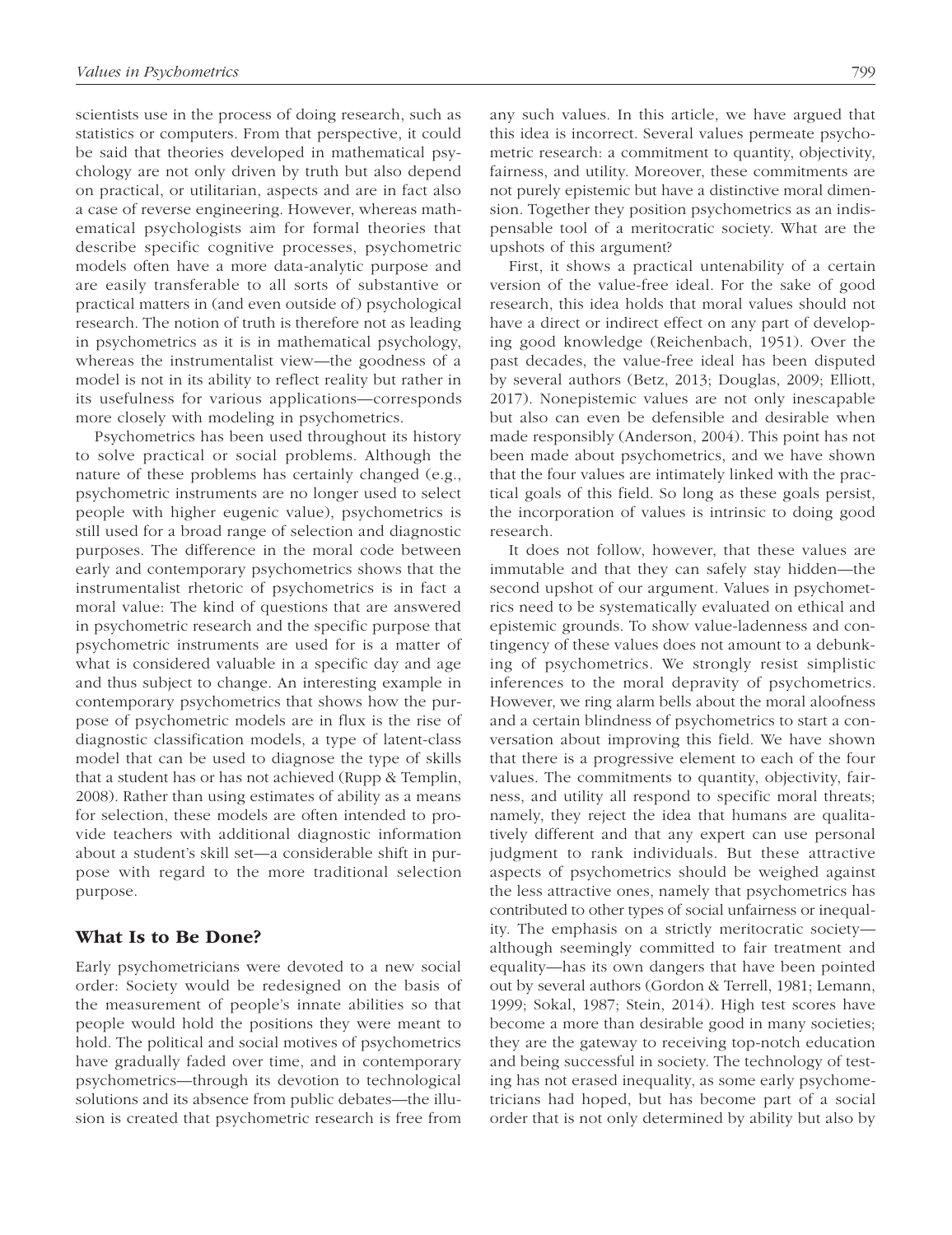factors such as socioeconomic status, geographic location, and access to education. There is now a "tyranny of merit," to use the words of Michael Sandel, and this regime is directly linked to deepening inequality, destruction of communities, and polarization along economic and political lines all over the world (Sandel, 2020). Could there be a psychometrics that resists these trends or at least does not exacerbate them? What sort of psychometrics could support a different vision of success—one in which many forms of life are enabled and celebrated, not just getting to a top school or reaching the top tier in a ranking, however fair and objective the test?

These are hard questions, and we do not pretend to offer answers here. But our discussion does have clear implications for action. If psychometricians follow us in abandoning the value-free image of their work, then the natural next step is to ask whether each of the four values we identified are worth preserving. Should the assumption of a quantitative nature of variation be sometimes modified? Is objectivity as the removal of personal judgment worth amending? Might there be a better conception of fairness? Should models be evaluated on their substantive virtues rather than utility alone, and what even counts as utility worth pursuing? Answers to these questions do not have to be universal, which is why we resist any sweeping recommendations. It is possible to suspend the quantitative assumption for some attributes but preserve it for others. It is also possible to expand the definitions of fairness, objectivity, and utility without committing to adopting any single one of them always and everywhere. It is possible to ask for whom psychometric models should be useful, the educational testing industry or a wider set of stakeholders who might be harmed by the work these models do? In exploring these questions psychometricians should keep an eye on trade-offs between the values they wish to endorse. Not all values can be implemented in the same model, and sacrifices are inevitable. This is why there is no sense in insisting on one particular set of values psychometrics should exemplify. It all depends on the context of a particular research project.

Such a complex calculation of costs and benefits may come across as asking for too much, especially of researchers whose identity is often defined by *not* being ethicists, but we have already shown that this identity is misleading. Psychometrics is already knee-deep in values, so our proposal here is only to make this fact more explicit and more examined. The professional responsibility of the psychometrician is more significant than currently recognized and must encompass reflections on whether the values that animate psychometrics today are the values that should animate psychometrics

tomorrow. As we have argued in this article, apparently technical concepts such as DIF and fairness acquire their meaning against a backdrop of usually implicit ideas on how a good test should function or how selection procedures should ideally operate. The background assumptions that guide these judgments of good and bad can be explicated to a much greater degree than is customary in contemporary approaches. This does not mean that psychometrics should seek a oneto-one mapping of techniques to value systems because any one technical concept could undoubtedly be applied in various value systems; rather, it is important to investigate the way in which a technical concept operationalizes core values in such systems to understand the role it plays in society. Psychometric tests and techniques are not used in isolation but typically serve a goal that is defined in larger societal structures that involve social, political, and moral value judgments. Developing connections to such larger structures should be an important topic on the agenda of both psychometrics and society at large.

For example, it would be worthwhile to investigate how encoding different value systems into concepts such as fairness and objectivity would play out in terms of the structure of psychometric models and to what kind of tests the implementation of such structures would lead. In this respect, it is noteworthy that Georg Rasch, one the towering figures in psychometrics, derived his models from philosophical assumptions on the qualities a good measurement system should have (i.e., items should be probabilistically invariant in ordering individuals, and individuals should be probabilistically invariant in ordering items; Rasch, 1960). Most existing psychometric work has followed this lead, but that does not imply that no alternative courses of action are possible. These alternatives should be articulated and evaluated.

Finally, a word on the limitations of the current study: We hypothesized about the value commitments of psychometricians as they appear in the published theoretical work in this field; however, we did not explore the full range of methods that could demonstrate these value commitments or address value judgments in all subfields of psychometrics (only in psychometrics as narrowly defined). We therefore hope that this article can be treated as a stepping stone for further studies on the topic. For example, a qualitative study could shed further light on psychometricians' attitudes and their perceptions of value judgments in psychometrics, a discourse analysis could highlight how values are embedded in the psychometrician's language, and a sociological analysis could enlighten psychometricians' participation in public policy and the interconnection between psychometrics and more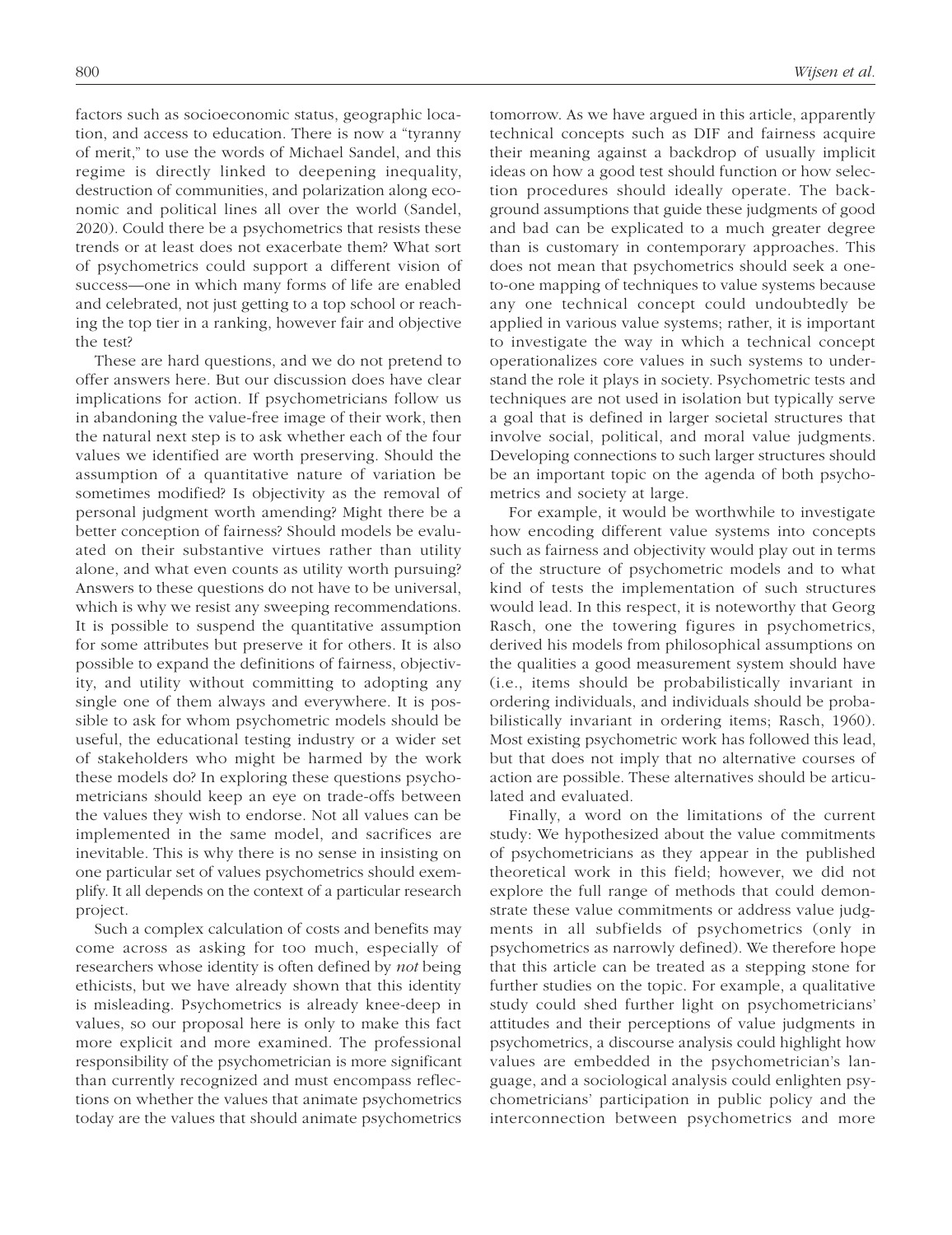substantive areas. The bottom line is that values in psychometrics can be uncovered and scrutinized and that doing so with all the methods available is the responsible thing to do.

#### **Transparency**

*Action Editor:* Richard Lucas *Editor:* Laura A. King

*Declaration of Conflicting Interests*

The author(s) declared that there were no conflicts of interest with respect to the authorship or the publication of this article.

## ORCID iDs

Lisa D. Wijsen D <https://orcid.org/0000-0001-5296-7596> Denny Borsboom **D** <https://orcid.org/0000-0001-9720-4162>

#### **Notes**

1. This precise definition of "psychometrics" as the technical, model-based discipline (not as psychometric applications) is a strategic choice on our part. The role of value judgments in applications of psychometrics is by now familiar—after all, these applications typically have social motivations to improve education or human-resources management. This is why famous critiques, such as Stephen Jay Gould's *The Mismeasure of Man* (Gould, 1981), tend to focus on specific applications, for example, in making the connection between racism and intelligence research. So to show that applied psychometrics is value-laden hardly counts as newsworthy. On the contrary, showing value judgments at work in pure theory *is* unexpected and therefore newsworthy.

2. Such a methodology has been adopted in many high-profile studies of values in science, including Anderson (2004), Keller and Longino (1996), Lloyd (1993), and Longino (2020). For example, Lloyd (1993) showed that studies of female orgasm assume that orgasm is necessarily linked to reproduction and in this sense implicitly adopt the value of androcentrism.

3. The Rasch model is a psychometric model for analyzing dichotomous data (which are often correct/incorrect item responses) as a function of a person's ability and item difficulty and which has been claimed to instantiate measurement on equal footing with that in the natural sciences (Bond & Fox, 2015).

4. Although psychometricians mostly engage in quantitative research and consider that it is important to do so for the reliability of psychological science, we do not mean to say here that psychometricians believe there is no place for qualitative research in psychology.

5. An exception is the field of cognitive diagnosis (Junker & Sijtsma, 2001), which is a model that combines quantitative traits with latent-class models to identify whether a student has acquired a specific skill. Cognitive-diagnosis models have become increasingly popular and are well represented in journals such as *Psychometrika*.

6. See James and Burgos (2020) for the history of the idea of polygenesis, the hypothesis that different races have different origins. Also see Zack (2017) for an extensive overview of the history and philosophy of race.

7. Note that there also exist a number of approaches in psychometrics that aim at quantifying or formalizing human judgment, so that human judgment becomes more reliable (and thus less prone to error). Examples of these approaches are generalizability theory (Cronbach et al., 1963) and interrater reliability (e.g., Cohen, 1960).

8. Test equating is a statistical process to adjust test scores so that scores on different test forms are comparable and can be used interchangeably. See Kolen and Brennan (2014) for a comprehensive overview.

9. Several authors have contested the idea that standardized testing contributed to (racial) equality. For example, Au (2016) considered contemporary standardized testing a "racial project." From this perspective, unfairness with regard to the test or items themselves might have been extensively researched, but standardized testing as a phenomenon still contributes to racial inequality because the actual sources of inequality between groups are not resolved.

10. Eugenics as described in this article and especially with relation to psychometrics was tied to racism and White supremacy. Note that eugenics still has a particular relevance for bioethics, in which such a relationship with racism is denied. There exists a continuing debate on whether selection for certain traits is in fact desirable in processes such as genetic engineering and genetic enhancement (e.g., Anomaly, 2018; Savulescu & Kahane, 2009).

## References

- Alexandrova, A., & Haybron, D. M. (2016). Is construct validation valid? *Philosophy of Science*, *83*, 1098–1109.
- Anderson, E. (2004). Uses of value judgments in science: A general argument, with lessons from a case study of feminist research on divorce. *Hypatia*, *19*, 1–24.
- Anomaly, J. (2018). Defending eugenics: From cryptic choice to conscious selection. *Monash Bioethics Review*, *35*, 24–35.
- Au, W. (2016). Meritocracy 2.0: High-stakes, standardized testing as a racial project of neoliberal multiculturalism. *Educational Policy*, *30*, 39–62.

Batchelder, W. H. (2010). Mathematical psychology. *Wiley Interdisciplinary Reviews: Cognitive Science*, *1*, 759–765.

Betz, G. (2013). In defence of the value free ideal. *European Journal for Philosophy of Science*, *3*, 207–220.

Bond, T. G., & Fox, C. M. (2015). *Applying the Rasch model: Fundamental measurement in the human sciences* (3rd ed.). Lawrence Erlbaum Associates.

Borsboom, D. (2006). The attack of the psychometricians. *Psychometrika*, *71*, 425–440.

- Borsboom, D., & Markus, K. A. (2013). Truth and evidence in validity theory. *Journal of Educational Measurement*, *50*, 110–114.
- Borsboom, D., & Mellenbergh, G. J. (2004). Why psychometrics is not a pathological science: A comment on Michell. *Theory & Psychology*, *14*, 105–120.
- Borsboom, D., Mellenbergh, G. J., & van Heerden, J. (2004). The concept of validity. *Psychological Review*, *111*, 1061–1071.
- Borsboom, D., Romeijn, J. W., & Wicherts, J. M. (2008). Measurement invariance versus selection invariance: Is fair selection possible? *Psychological Methods*, *13*, 76–98.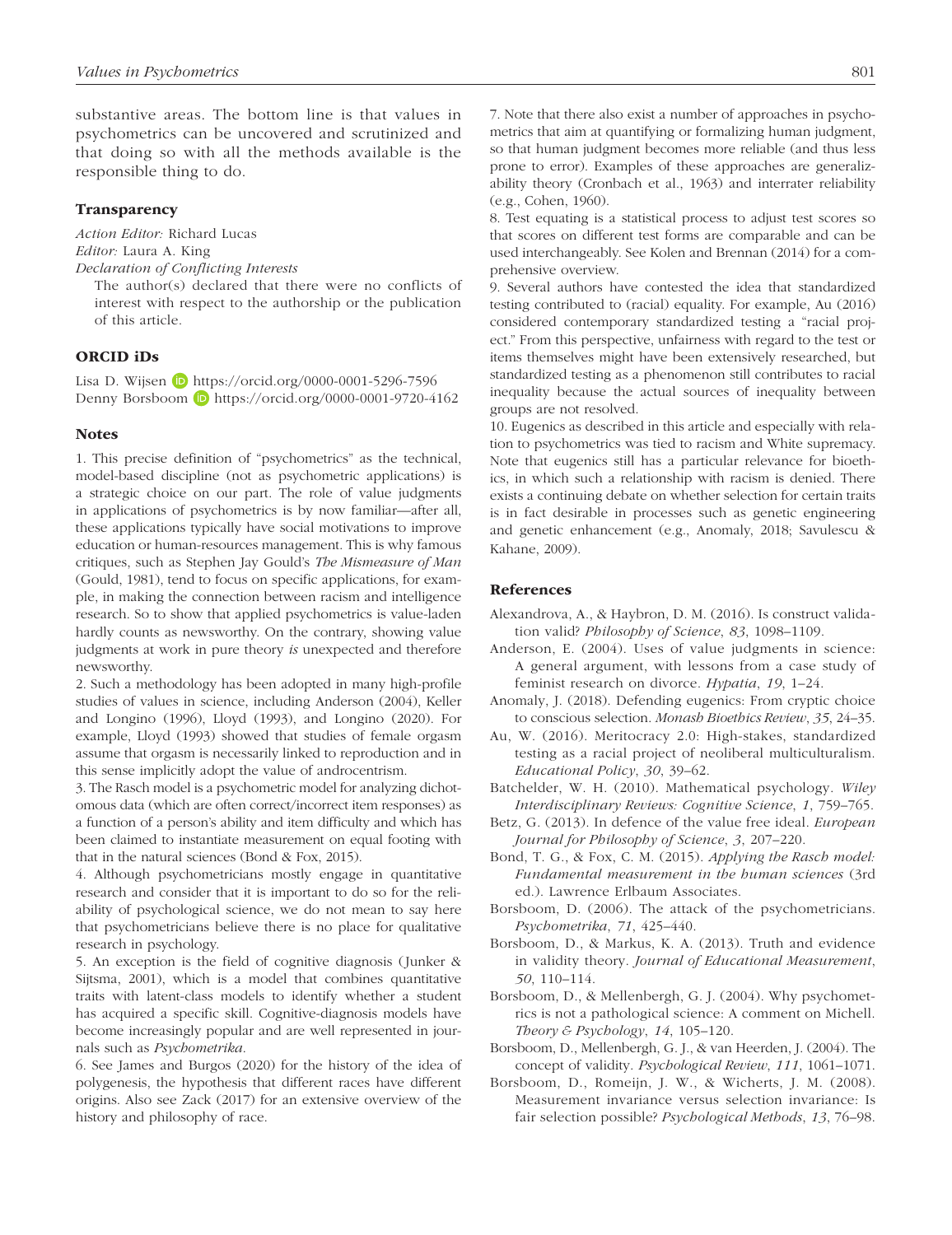- Borsboom, D., & Wijsen, L. D. (2017). Psychology's atomic bomb. *Assessment in Education: Principles, Policy & Practice*, *24*, 440–446.
- Broome, J. (1990). Fairness. *Proceedings of the Aristotelian Society*, *91*, 87–101.
- Cattell, J. M. (1890). V.—Mental tests and measurement. *Mind*, *osXV*(59), 373–381.
- Cerezo, J. L. (1991). Human nature as social order: A hundred years of psychometrics. *Journal of Social and Biological Structures*, *14*, 409–434.
- Cleary, T. A. (1968). Test bias: Prediction of grades of negro and white students in integrated colleges. *Journal of Educational Measurement*, *5*, 115–124.
- Cohen, J. (1960). A coefficient of agreement on nominal scales. *Educational and Psychological Measurement*, *20*, 37–46.
- Collingwood, R. G. (1933). *An essay on philosophical method*. Oxford: Clarendon Press.
- Cronbach, L. J., Gleser, G. C., Nanda, H., & Rajaratnam, N. (1972). *The dependability of behavioral measurements*. John Wiley & Sons.
- Cronbach, L. J., & Meehl, P. E. (1955). Construct validity in psychological tests. *Psychological Bulletin*, *52*, 281–302.
- Cronbach, L. J., Rajaratnam, N., & Gleser, G. C. (1963). Theory of generalizability: A liberation of reliability theory. *British Journal of Statistical and Mathematical Psychology*, *16*, 137–163.
- Cronbach, L. J., & Webb, N. (1975). Between-class and withinclass effects in a reported Aptitude x Treatment interaction: Reanalysis of a study by G. L. Anderson. *Journal of Educational Psychology*, *57*, 717–724.
- Daston, L., & Galison, P. (2007). *Objectivity*. MIT Press.
- De Boeck, P. (2008). Random item IRT models. *Psychometrika*, *73*, 533–559.
- De Boeck, P., & Wilson, M. (Eds.). (2004). *Explanatory item response models. A generalized linear and nonlinear approach*. Springer-Verlag.
- Dorans, N. J., & Cook, L. L. (Eds.). (2016). *Fairness in educational assessment and measurement*. Routledge.
- Douglas, H. (2000). Inductive risk and values in science. *Philosophy of Science*, *67*, 559–579.
- Douglas, H. (2004). The irreducible complexity of objectivity. *Synthese*, *138*, 453–473.
- Douglas, H. (2009). *Science, policy, and the value-free ideal*. University of Pittsburgh Press.
- Duarte, J. L., Crawford, J. T., Stern, C., Haidt, J., Jussim, L., & Tetlock, P. E. (2015). Political diversity will improve social psychological science. *Behavioral and Brain Sciences*, *38*, Article E130.<https://doi.org/10.1017/S0140525X14000430>
- Elliott, K. C. (2017). *A tapestry of values: An introduction to values in science*. Oxford University Press.
- Evans, B., & Waites, B. (1981). *IQ and mental testing: An unnatural science and its social history*. Macmillan.
- Fischer, G. A. (1987). Applying the principles of specific objectivity and of generalizability to the measurement of change. *Psychometrika*, *52*, 565–587.
- Frisby, C. L., & Henry, B. (2016). Science, politics and best practices: 35 years after Larry P. *Contemporary School Psychology*, *20*, 46–62.
- Galton, F. (1879). Psychometric experiments. *Brain*, *2*, 149–162.
- Gergen, K. J. (1973). Social psychology as history. *Journal of Personality and Social Psychology*, *26*, 309–320.
- Gigerenzer, G. (1991). From tools to theories: A heuristic of discovery in cognitive psychology. *Psychological Review*, *98*, 254–267.
- Gordon, E. M., & Terrell, M. D. (1981). The changed social context of testing. *American Psychologist*, *36*, 1167–1171.
- Gould, S. J. (1981). *The mismeasure of man*. W. W. Norton & Company.
- Grayson, D. A. (1988). Two-group classification in latent trait theory: Scores with monotone likelihood ratio. *Psychometrika*, *53*, 383–392.
- Heesen, R., & Romeijn, J. W. (2019). *Epistemic diversity and editor decisions: A statistical Matthew effect*. PhilSci Archive. <http://philsci-archive.pitt.edu/id/eprint/16262>
- Holland, P. W., & Wainer, H. (Eds.). (1993). *Differential item functioning*. Lawrence Erlbaum Associates.
- James, M., & Burgos, A. (2020). Race. In E. Zalta (Ed.), *The Stanford encyclopedia of philosophy* (Summer 2020 ed.). Stanford University. [https://plato.stanford.edu/archives/](https://plato.stanford.edu/archives/sum2020/entries/race) [sum2020/entries/race](https://plato.stanford.edu/archives/sum2020/entries/race)
- Jonas, K. G., & Markon, K. E. (2016). A descriptivist approach to trait conceptualization and inference. *Psychological Review*, *123*, 90–96.
- Jones, L. V., & Thissen, D. (2007). A history and overview of psychometrics. In C. R. Rao & S. Sinharay (Eds.), *Handbook of statistics: Psychometrics* (Vol. 26, pp. 1–27). Elsevier.
- Junker, B. W., & Ellis, J. L. (1997). A characterization of monotone unidimensional latent variable models. *Annals of Statistics*, *25*, 1327–1343.
- Junker, B. W., & Sijtsma, K. (2001). Cognitive assessment models with few assumptions, and connections with nonparametric item response theory. *Applied Psychological Measurement*, *25*, 258–272.
- Kane, M. T. (2001). Current concerns in validity theory. *Journal of Educational Measurement*, *38*, 319–342.
- Kane, M. T. (2006). Validation. *Educational Measurement*, *4*, 17–64.
- Keller, E. F., & Longino, H. (Eds.). (1996). *Feminism and science*. Oxford University Press.
- Kelley, T. L. (1927). *Interpretation of educational measurements*. Macmillan.
- Kolen, M. J., & Brennan, R. L. (2014). *Test equating, scaling, and linking: Methods and practices*. Springer.
- Kreiner, S. (2007). Validity and objectivity: Reflections on the role and nature of Rasch models. *Nordic Psychology*, *59*, 268–298.
- Larry P. v. Riles, 495 F. Supp. 926 (N.D. Cal. 1979). [https://](https://law.justia.com/cases/federal/district-courts/FSupp/495/926/2007878/) [law.justia.com/cases/federal/district-courts/FSupp/](https://law.justia.com/cases/federal/district-courts/FSupp/495/926/2007878/) [495/926/2007878/](https://law.justia.com/cases/federal/district-courts/FSupp/495/926/2007878/)
- Lazarsfeld, P. F., & Henry, N. W. (1968). *Latent structure analysis*. Houghton Mifflin.
- Lemann, N. (1999). *The big test: The secret history of the American meritocracy*. Farrar, Strauss and Giroux.
- Lloyd, E. A. (1993). Pre-theoretical assumptions in evolutionary explanations of female sexuality. *Philosophical Studies*, *69*, 139–153.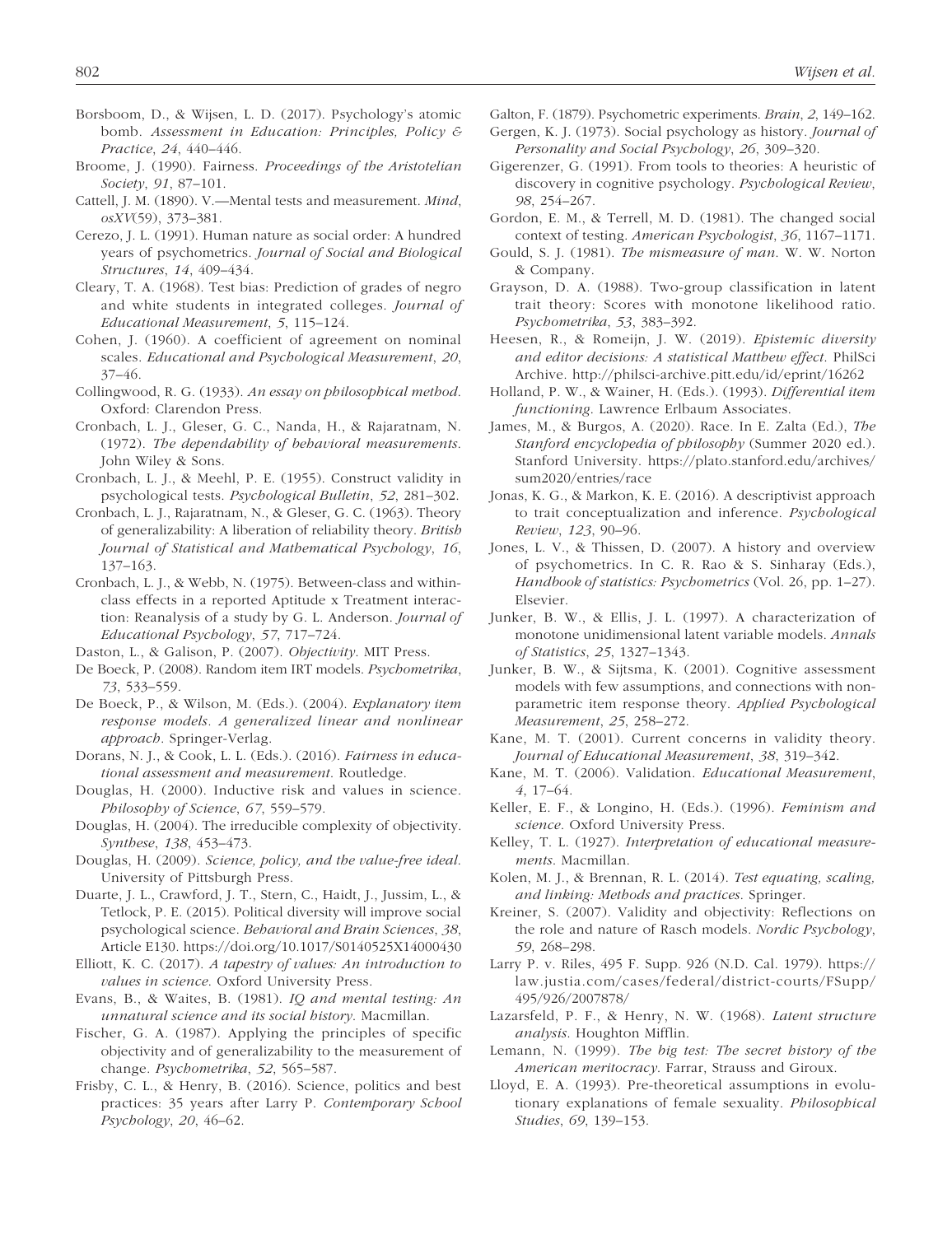- Longino, H. (1996). Cognitive and non-cognitive values in science: Rethinking the dichotomy. In L. H. Nelson & J. Nelson (Eds.), *Feminism, science and the philosophy of science* (pp. 39–58). Kluwer.
- Longino, H. (2020). Explanatory models in the biology of behavior. In H. Longino (Ed.), *Science as social knowledge: Values and objectivity in scientific inquiry* (pp. 133–161). Princeton University Press.
- Markus, K. A., & Borsboom, D. (2013). *Frontiers of test validity theory: Measurement, causation, and meaning*. Routledge.
- Mellenbergh, G. J. (1989). Item bias and item response theory. *International Journal of Educational Research*, *13*, 127–143.
- Mellenbergh, G. J. (1994). Generalized linear item response theory. *Psychological Bulletin*, *115*, 300–307.
- Meredith, W. (1993). Measurement invariance, factor analysis and factorial invariance. *Psychometrika*, *58*, 525–543.
- Messick, S. (1975). The standard problem: Meaning and values in measurement and evaluation. *American Psychologist*, *30*, 955–966.
- Messick, S. (1989). Meaning and values in test validation: The science and ethics of assessment. *Educational Researcher*, *18*, 5–11.
- Michell, J. (1999). *Measurement in psychology: A critical history of a methodological concept*. Cambridge University Press.
- Michell, J. (2000). Normal science, pathological science and psychometrics. *Theory & Psychology*, *10*, 639–667.
- Michell, J. (2003). The quantitative imperative: Positivism, naive realism and the place of qualitative methods in psychology. *Theory & Psychology*, *13*, 5–31.
- Michell, J. (2008). Is psychometrics a pathological science? *Measurement*, *6*, 7–24.
- Michell, J. (2019). The fashionable scientific fraud: Collingwood's critique of psychometrics. *History of the Human Sciences*, *33*, 3–21.
- Millsap, R. E. (1997). Invariance in measurement and prediction: Their relationship in the single-factor case. *Psychological Methods*, *2*, 248–260.
- Millsap, R. E. (2007). Invariance in measurement and prediction revisited. *Psychometrika*, *72*, 461–473.
- Minton, H. (1987). Lewis M. Terman and mental testing: In search of a democratic ideal. In M. Sokal (Ed.), *Psychological testing in American society: 1890–1930* (pp. 95–113). Rutgers University Press.
- Moss, P. A. (1995). Themes and variations in validity theory. *Educational Measurement: Issues and Practice*, *14*, 5–13.
- Nafstad, H. E., & Blakar, R. M. (2012). Ideology and social psychology. *Social and Personality Compass*, *6*, 282–294.
- Newton, P., & Shaw, S. (2014). *Validity in educational and psychological assessment*. SAGE.
- Nosek, B. A., Alter, G., Banks, G. C., Borsboom, D., Bowman, S. D., Breckler, S. J., Buck, S., Chambers, C. D., Chin, G., Christensen, G., Contestabile, M., Dafoe, A., Eich, E., Freeser, J., Glennerster, R., Goroff, D., Green, D. P., Hesse, B., Humphreys, M., . . . Yarkoni, T. (2015). Promoting an open research culture. *Science*, *348*, 1422–1425.
- Porter, T. (1995). *Trust in numbers: The pursuit of objectivity in science and public life*. Princeton University Press.
- Psychometrika. (n.d.). *Aims and scope*. Psychometric Society. <https://www.psychometricsociety.org/aims-and-scope>
- Rasch, G. (1960). *Probabilistic models for some intelligence and attainment tests*. Nielsen & Lydiche.
- Rasch, G. (1967). *An informal report on a theory of objectivity in comparisons*. [https://www.rasch.org/memo1966.pdf.](https://www.rasch.org/memo1966.pdf)
- Rasch, G. (1968, September 2–7). *A mathematical theory of objectivity and its consequences for model construction* [Paper presentation]. European Meeting on Statistics, Econometrics and Management Science, Amsterdam.
- Rasch, G. (1977). On specific objectivity: An attempt at formalizing the request for generality and validity of scientific statements. *Danish Yearbook of Philosophy*, *14*, 58–94.
- Redding, R. E. (2001). Sociopolitical diversity in psychology: The case for pluralism. *American Psychologist*, *56*, 205–215.
- Reichenbach, H. (1951). *The rise of scientific philosophy*. University of California Press.
- Rooney, P. (1992). On values in science: Is the epistemic/nonepistemic distinction useful? *Proceedings of the Biennial Meeting of the Philosophy of Science Association*, *1*, 13–22.
- Roth, A. E. (2002). The economist as engineer: Game theory, experimentation, and computation as tools for design economics. *Econometrica*, *70*, 1341–1378.
- Rupp, A. A., & Templin, J. L. (2008). Unique characteristics of diagnostic classification models: A comprehensive review of the current state-of-the-art. *Measurement: Interdisciplinary Research and Perspectives*, *6*, 219–262.
- Sandel, M. J. (2020). *The tyranny of merit: What's become of the common good?* Allen Lane.
- Savulescu, J., & Kahane, G. (2009). The moral obligation to create children with the best chance of the best life. *Bioethics*, *23*, 274–290.
- Shealy, R., Stout, W. F., & Roussos, L. (1991). *SIBTEST user manual* [Computer program manual]. Department of Statistics, University of Illinois.
- Sijtsma, K. (2006). Psychometrics in psychological research: Role model or partner in science? *Psychometrika*, *71*, 451–455.
- Sijtsma, K. (2009). Future of psychometrics: Ask what psychometrics can do for psychology. *Psychometrika*, *77*, 4–20.
- Sokal, M. M. (Ed.). (1987). *Psychological testing and American society: 1890–1930*. Rutgers University Press.
- Spearman, C. (1904). "General intelligence," objectively determined and measured. *The American Journal of Psychology*, *15*, 201–292.
- Spearman, C. (1914). The heredity of abilities. *The Eugenics Review*, *6*, 219–237.
- Spearman, C. (1927). *The abilities of man: Their nature and measurement*. Macmillan.
- Stein, Z. (2014). *Tipping the scales: Social justice and educational measurement* [Doctoral dissertation, Harvard University]. Digital Access to Scholarship at Harvard. <http://nrs.harvard.edu/urn-3:HUL.InstRepos:13383548>
- Steizinger, J. (2018). The significance of dehumanization: Nazi ideology and its psychological consequences. *Politics, Religion & Ideology*, *19*, 139–157.